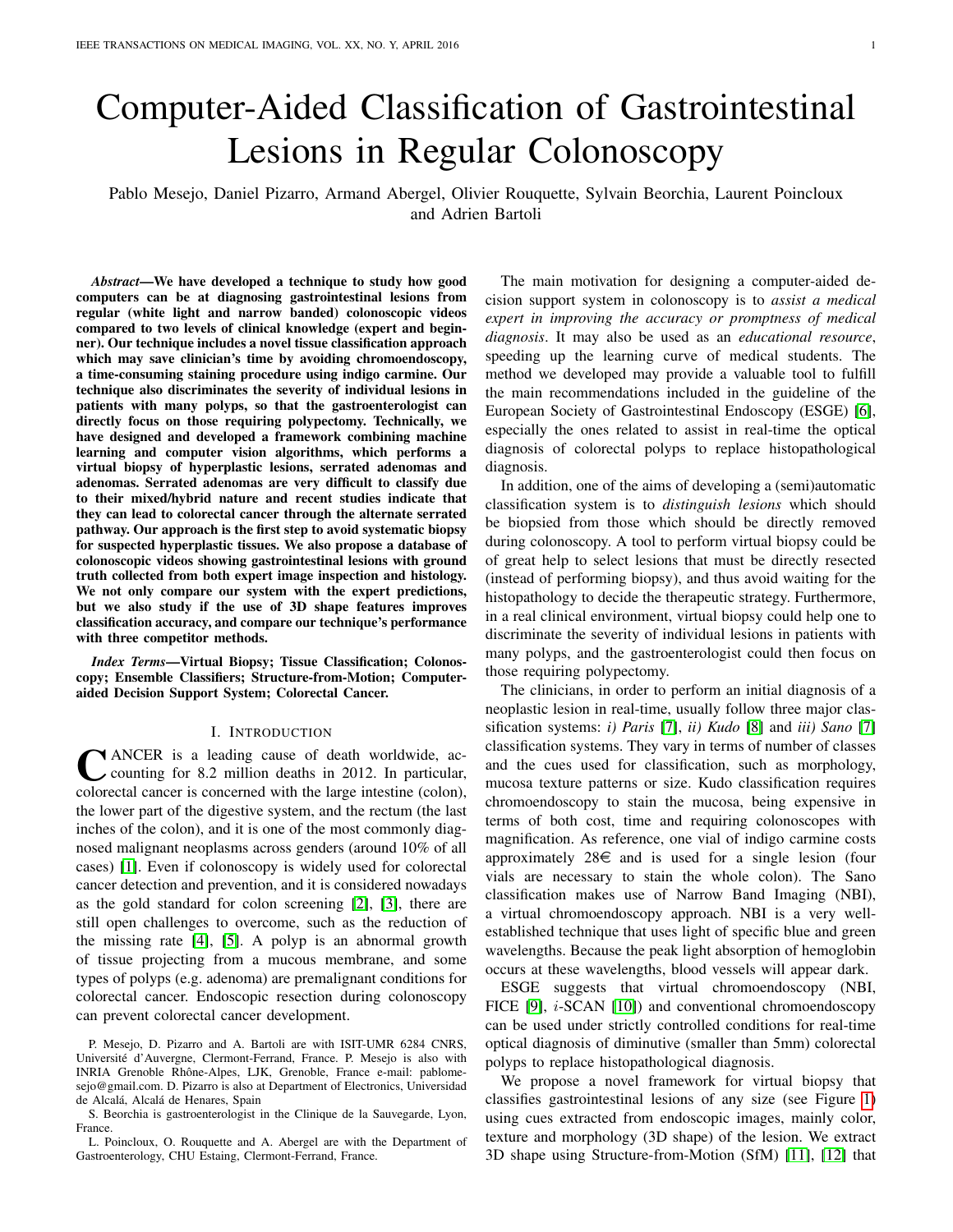

<span id="page-1-0"></span>Fig. 1. General diagram of our system to perform virtual biopsy. The training data containing different videos from each class is used by the learning algorithm to generate a trained machine. This trained machine will be able to classify previously unseen colonoscopic videos. The framework receives as input two videos, one using narrow band imaging (NBI) and another using white light (WL). For both we extract color and texture features that, together with the 3D shape reconstructed using Structure-from-Motion (SfM), allow us to classify the lesions.

takes as input a small video sequence where the lesion is seen from different points of view. Our approach uses white light (WL) and NBI to enhance texture, as needed in SfM [\[13\]](#page-10-12). This novel approach is based on the following clinical and scientific assumptions. First, we avoid the use of both magnification and staining with indigo carmine. On the one hand, magnification is not available in all current colonoscopes. On the other hand, chromoendoscopy is time consuming and inconvenient, as it needs an experienced endoscopist to interpret the images during the procedure. It also requires preparation time and it causes collateral distortion of the adjacent mucosal field [\[14\]](#page-11-0), [\[15\]](#page-11-1). Second, the colonoscopy modalities we use are WL and NBI in conventional flexible endoscopes. Both are very common and cheaper than any other techniques. So, advances obtained using these modalities can have a higher impact on the quality of service offered to patients worldwide. We have based all our decisions on both the Paris and Sano classifications, since NBI or FICE are most frequently integrated in the current endoscopes. In fact, virtual chromoendoscopy with NBI, FICE and *i*-Scan seem to have a diagnostic performance comparable to conventional chromoendoscopy for characterizing sporadic adenomas and cancer [\[16\]](#page-11-2)

The main purpose of this research is to differentiate between serrated adenomas, hyperplastic polyps and adenomas, and, very importantly from the clinical point of view, to differentiate between lesions that need resection (adenoma and serrated adenoma) and those that generally do not (hyperplastic) [\[17\]](#page-11-3). It is actually very difficult to recognize the mixed polyps called serrated adenomas [\[18\]](#page-11-4). They are difficult to classify, and are probably missed by many endoscopists, since they present hybrid characteristics of adenoma and hyperplastic. Also, the hypothesis of a serrated carcinogenetic pathway has been increasingly accepted [\[19\]](#page-11-5). Based on this hypothesis, approximately 8-15% of all colorectal cancers may have originated from serrated adenomas [\[20\]](#page-11-6). Therefore, it is important to accurately identify these lesions and differentiate them from those lesions with less malignant potential, such as

hyperplastic polyps. Serrated polyps represent more than a third of colorectal polyps. According to Bosman et al. [\[21\]](#page-11-7), serrated polyps include three types of lesions: hyperplastic polyps (which never present dysplasia), sessile serrated adenoma/polyps and traditional serrated adenomas. The main difference between these three subgroups resides in the location of the proliferation zone within ectopic crypts [\[22\]](#page-11-8). Although it is thought that the main route for developing colorectal cancers is the adenoma-carcinoma sequence, the serrated pathway is an important alternative pathway to the development of colorectal cancers involving different molecular mechanisms of those involved in traditional adenomas. Sessile serrated polyps and traditional serrated adenomas are commonly recognized as precancerous lesions that could explain the occurrence of interval cancers, whereas hyperplastic polyps are not. The serrated pathway involves progression from sessile serrated polyps and traditional serrated adenomas, which are morphologically and pathologically similar to hyperplastic polyps. In this paper the category "serrated adenoma" includes both sessile serrated polyps and traditional serrated adenoma, while hyperplastic polyps are considered as an independent class. In Figure [2](#page-1-1) we show several examples of the three categories of lesions used in this paper.

<span id="page-1-1"></span>

Fig. 2. Examples of images captured with NBI for the classes adenoma, hyperplastic and serrated.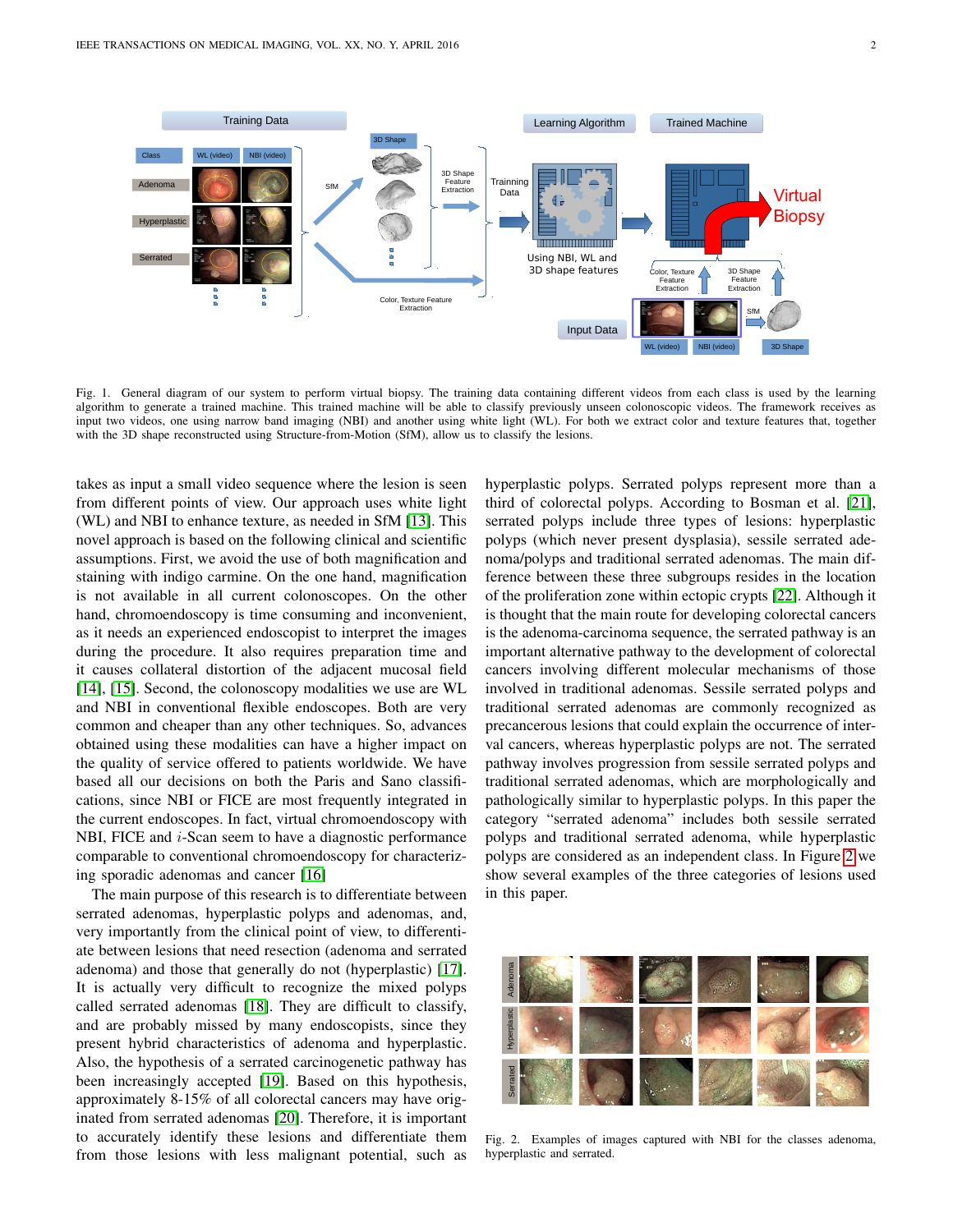Although there exist publicly available image databases containing medical images or videos from the gastrointestinal tract (such as [http://polyp.grand-challenge.org/\)](http://polyp.grand-challenge.org/), almost every research group performs their experiments on their own image database. Consequently, many works cannot be compared directly, and it becomes nearly impossible to verify the results obtained or to assess the quality of the images used. Another problem, which limits the usability of these databases, is the fact that none of them provides a detailed ground truth for the respective images and videos, and a quite limited number of images is used in some approaches. This is a severe problem, since results based on few images must be considered to have a limited significance [\[23\]](#page-11-9). In this paper, we also introduce and share with the scientific community the dataset used in our experiments. To trigger further research in computer-aided gastrointestinal lesions classification, colonoscopy videos with ground truth of this study are publicly available at [http:](http://www.depeca.uah.es/colonoscopy_dataset/) [//www.depeca.uah.es/colonoscopy](http://www.depeca.uah.es/colonoscopy_dataset/) dataset/. This carefully collected dataset is composed of colonoscopy videos (recorded with both NBI and WL), the histology (classification ground truth), the endoscopist's opinion (to allow the comparison of the output of a particular system with the opinion of a human specialist including two levels of knowledge: 4 experts and 3 beginners), and the camera calibration (necessary for performing the 3D reconstruction of the lesions if required).

The main contributions of this research paper are:

- *A novel virtual biopsy framework* that performs the classification of gastrointestinal lesions. Our method avoids changing neither the medical protocol nor the hardware. The only requirement is to have NBI lighting, which is now a standard feature in colonoscopes. The proposed framework combines advanced methods in machine learning and computer vision.
- Together with the result of virtual biopsy, the output of our system includes the *3D shape reconstruction* of the lesion that can further help the doctor in the diagnosis, in the same way that 3D visual information is successfully used in other areas of medical research [\[24\]](#page-11-10), [\[25\]](#page-11-11), [\[26\]](#page-11-12).
- Collection and publication of a *colonoscopic video database*, where researchers from different fields (computer scientists, biomedical engineers) can test their methods, and where medical students can evaluate their ability to recognize gastrointestinal lesions. The dataset contains colonoscopic videos recorded using WL and NBI, the ground truth (from both endoscopist image inspection and histology), and camera calibration.

The paper is structured as follows. First, in Section [II,](#page-2-0) we introduce the theoretical background necessary to understand our research, together with the related works that can allow one to contextualize the state-of-the-art. After that, in Section [III,](#page-3-0) we present the dataset used in our experiments, as well as the protocol followed to collect it and its inherent characteristics. Section [IV](#page-3-1) describes the proposed method to classify the lesions and to perform their 3D reconstruction. Finally, Section [V](#page-6-0) presents the experimental results followed in Section [VI](#page-9-0) by the conclusions and future work.

# <span id="page-2-0"></span>*A. Ensembles of Classifiers*

This research work is concerned with the development of algorithms that allow computers to learn and to classify colonoscopic videos (see Figure [1\)](#page-1-0). Classifier combination is an active area of research in machine learning and pattern recognition. Many studies show the advantages of the combination of several classifiers over individual classifier models [\[27\]](#page-11-13). Ensemble Classifiers (ECs) use multiple classification methods trained on different data subsets or feature subsets. ECs are currently among the state-of-the-art classifier systems [\[28\]](#page-11-14). They were found to increase the classification margin, hence reduce the chances of a classification mistake [\[29\]](#page-11-15), exploit diversity to recover from individual classifiers' mistakes [\[30\]](#page-11-16), [\[31\]](#page-11-17) and reduce both the bias and the variance of a single classifier model [\[32\]](#page-11-18), [\[33\]](#page-11-19). There are two main types of ensembles: bootstrap aggregating, often abbreviated as bagging, and boosting. The former involves having each model in the ensemble using a randomly drawn subset of the training set, while the latter involves incrementally building an ensemble by training each new model instance to emphasize the training instances that previous models mis-classified.

## *B. Structure-from-Motion*

Images represent the 2D projection of 3D objects. A fundamental problem in computer vision is to recover 3D information from images. During the last three decades scientists have developed a solid framework for understanding and modeling the multiple-view geometry of rigid objects. One of the main results is the SfM method [\[11\]](#page-10-10), [\[12\]](#page-10-11), where the scene's geometry is recovered from images taken by a moving camera and assuming the scene's geometry remains rigid. SfM is now considered a mature technology, and is included in commercial applications, such as large scale 3D mapping and augmented reality. In addition to the rigidity assumption, existing SfM techniques require the scene to contain rich texture information. Texture allows the algorithms to automatically match image features across different views. Several off-the-shelf SfM implementations are available [\[34\]](#page-11-20), [\[35\]](#page-11-21), allowing one to reconstruct a dense mesh of an object in less than a minute.

## *C. Previous Related Work*

It has been known that polyp classification using color offers an improvement over classification based solely on gray-level texture [\[36\]](#page-11-22), and that a lesion classification process that uses depth and color image features has a higher classification rate than the same process using only color features in skin lesion problems [\[37\]](#page-11-23). However, there are no works that use the 3D reconstructed shape of the lesion to analyze conventional flexible colonoscopy video sequences (strangely, because it would be a quite natural trend attending to the fact that human operators also use 3D cues to perform their diagnosis): the assessment of the malignant potential of polyps is still commonly performed on the exclusive basis of texture features [\[23\]](#page-11-9). The majority of the works dealing with shape are essentially 2D [\[38\]](#page-11-24), [\[39\]](#page-11-25),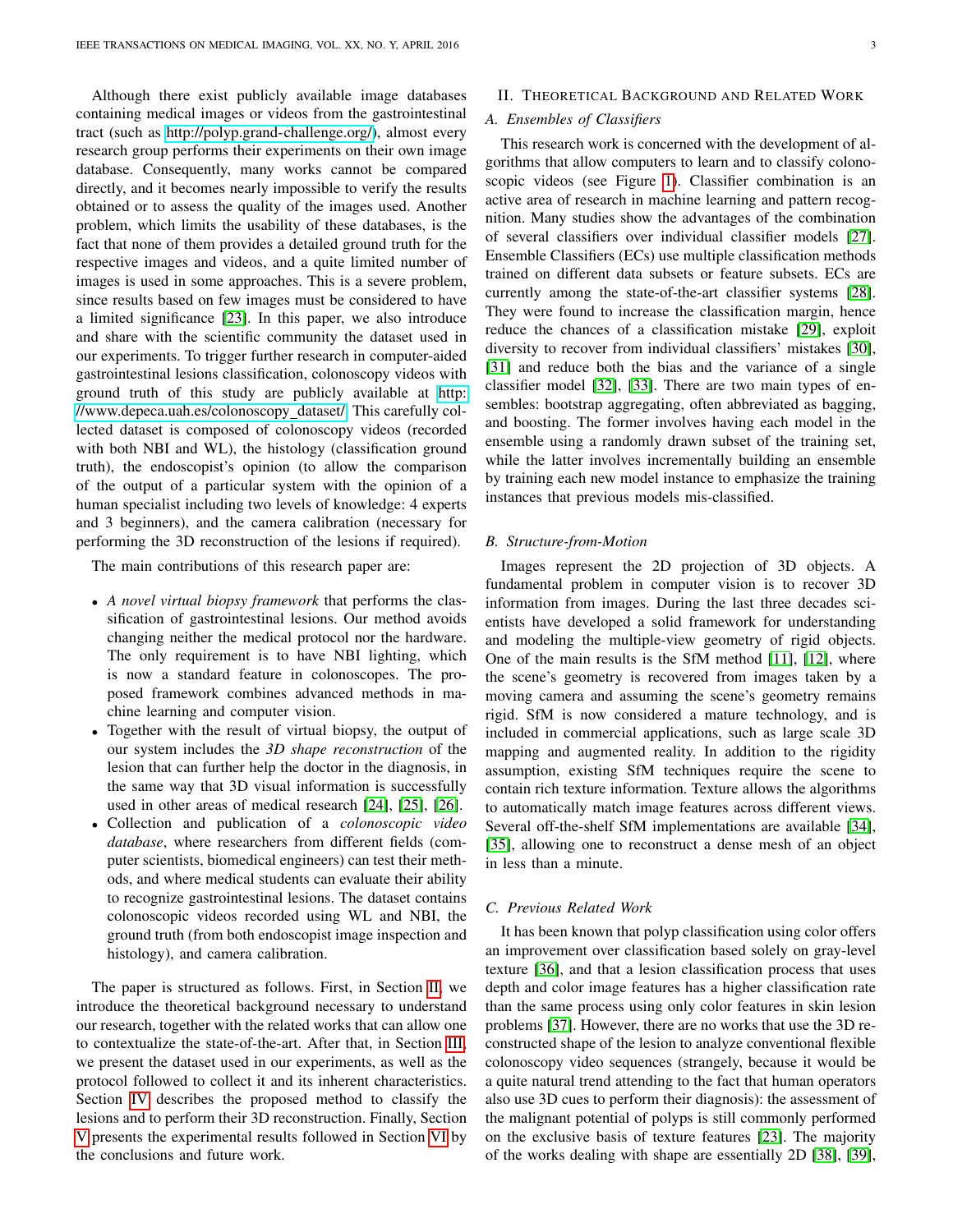[\[40\]](#page-11-26), [\[41\]](#page-11-27) or, when 3D, are focused on CT colonography [\[42\]](#page-11-28), [\[43\]](#page-11-29), [\[44\]](#page-11-30). However, CT colonography or virtual colonoscopy is not especially attractive since a colonoscopy is anyway necessary if polyps are found and, secondly, texture plays an important role in detecting polyps/cancer and this does not show up in virtual colonoscopy. Furthermore, in most cases the machine learning methods used to perform the lesion classification are not state-of-the-art, relegating more sophisticated approaches to a very small number of scientific works [\[23\]](#page-11-9). Importantly, there are no previous works interested in the automatic classification of serrated adenomas. Finally, many novel colonoscopy image analysis applications rely on hardware changes that can complicate their use and reduce their applicability [\[45\]](#page-11-31), [\[46\]](#page-11-32), [\[47\]](#page-11-33).

## III. DATASET

<span id="page-3-0"></span>The dataset we have built contains 76 colonoscopy videos recorded following a very simple protocol (identical to the usual protocol followed by the clinicians in their daily practice): the clinician has to record the lesion from different viewpoints using both NBI and WL. The length of the video does not need to be larger than 30 seconds. The main idea is to orbit around the lesion, recording it from different angles in order to allow us to apply the SfM algorithm. Every video is associated with ground truth from histopathology, the human operators' opinion (including 4 experts and 3 beginners), and the calibration of every recording system (Olympus Exera-CV180 and Olympus Exera-CV190) necessary for the 3D shape reconstruction. The dataset includes 15 serrated adenomas, 21 hyperplastic lesions and 40 adenoma.

The distribution of lesions in our dataset could be considered as a good approximation to the actual distribution of the different types of polyps [\[48\]](#page-11-34). However, it is important to notice that serrated adenomas are a recently described entity, and their prevalence is not well established. In fact, historical classical series (postmortem examination) only deal with hyperplastic polyps and adenomas.

Following the usual ethics protocol, all the patient-related information in our dataset has been suitably removed, including intervention dates and clinicians names, both in the video frames and the file properties. Accordingly, the procedures of the study received ethics approval on the 27th of June 2014 from the relevant regional institutional ethics committee (IRB00008526), providing the following reference number: 2014 / CE41.

In order to compare the performance of a machine learning approach with human operators, the knowledge of two types of human operators (beginner and expert) was also included in our database. We define a beginner operator as a gastroenterologist with 4 or less years of experience performing colonoscopy, while an expert is a gastroenterologist with 8 or more years of experience performing colonoscopy. Our dataset has been evaluated by 4 expert and 3 beginner operators. It is very important to highlight that the difficulty of correctly classifying the lesions for a human operator is larger in our case than in a real scenario. In the latter, the clinician can freely move around the lesion and has knowledge about the



<span id="page-3-2"></span>Fig. 3. Main pipeline of our method for classification of lesions. (a) is the input of our method which consists of a sequence of images showing the target lesion from different angles. From (a), in (b) and (c) we extract color and texture image features respectively. In (d) we use SfM to reconstruct in 3D the lesion and with (e) we extract 3D shape features. All image cues are introduced in a machine learning classifier (f) that predicts the pathology to which the lesion belongs. ROI stands for Region-Of-Interest.

location of the lesion within the colon. Of course, classification accuracy could be improved by introducing extra information like the position of the lesion (for instance, sessile serrated adenomas are usually located in right colon, while hyperplastic polyps are mainly found in left colon) [\[49\]](#page-11-35), [\[50\]](#page-11-36), but this was not the main point of this research project and we wanted to give the same information to both the machine learning system and the human operators. The videos were recorded using NBI and WL, and do not include chromoendoscopy. The whole dataset will be shared through the webpage of our research lab: [http://www.depeca.uah.es/colonoscopy](http://www.depeca.uah.es/colonoscopy_dataset/) dataset/

# <span id="page-3-1"></span>IV. A COMPUTER-AIDED CLASSIFICATION SYSTEM OF GASTROINTESTINAL LESIONS

The block diagram of Figure [3](#page-3-2) displays the main building blocks of our system. Every building block will be explained in detail in the following sections.

## *A. Record Exploratory Video*

The only input to the system is an exploratory video recorded by the clinician. This exploratory video lasts approximately between 30 seconds and 1 minute, and records the lesions from different points of view, orbiting slowly around them, using both NBI and WL. This video does not imply any change in the usual medical protocol, since it is very similar to the one used in daily practice. Every second recorded using the colonoscope consists of 30 frames of 768  $\times$  576 pixels. However, any other video format may be used.

## *B. 2D Texture Extraction*

For texture feature extraction just a single region of interest from a frame where the lesion is visible is necessary. This region of interest does not need to be very accurate and we defined it manually as a simple polygonal region. There also exist automatic segmentation methods such as [\[40\]](#page-11-26), [\[44\]](#page-11-30), which may potentially be more accurate than a manual definition of the region of interest. The level of accuracy that these methods may provide was not needed in our approach. Also,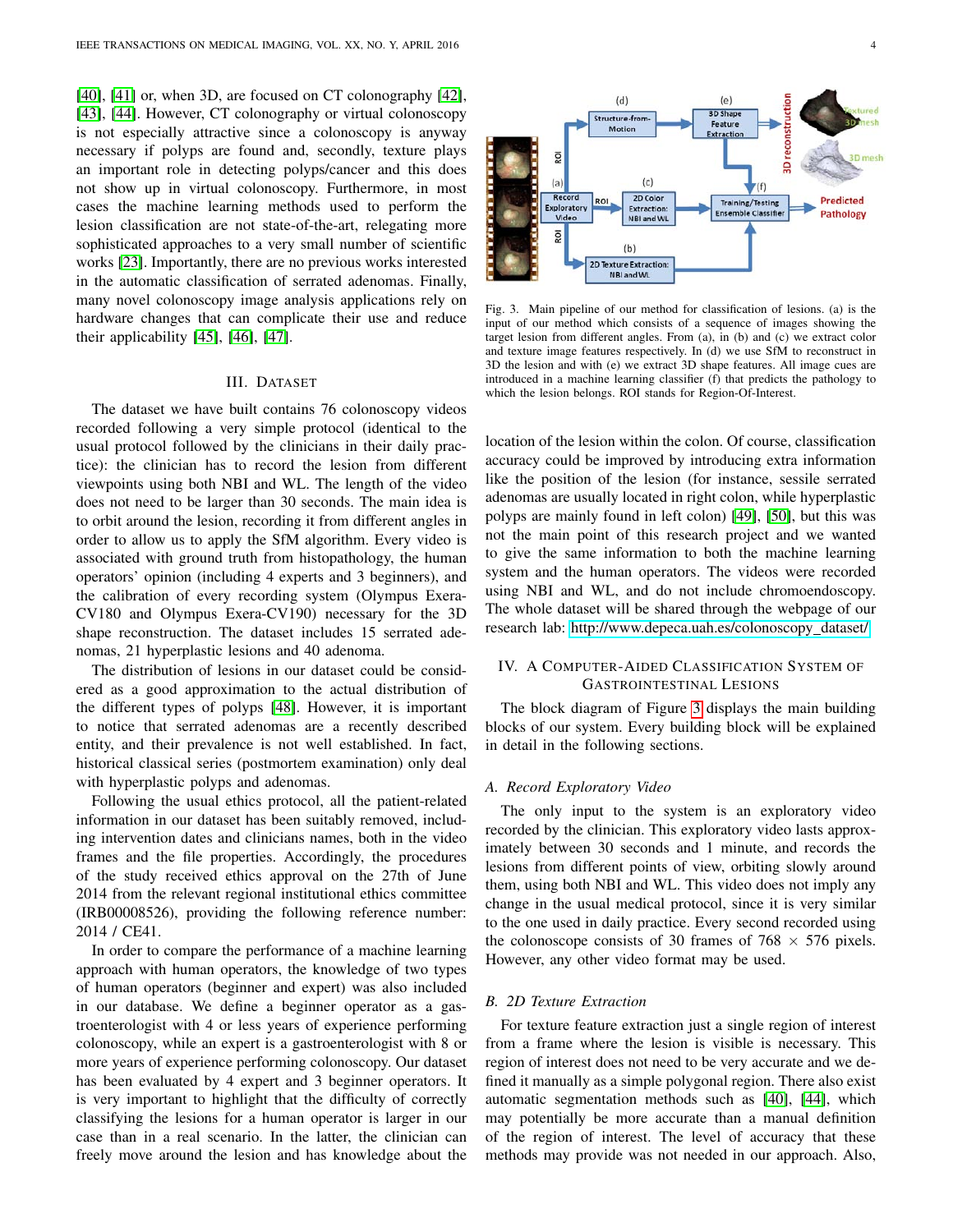and more importantly, an extremely easy protocol could be defined to remove the need of an automatic polyp segmentation method, such as asking the doctor to move the endoscope until the polyp is inside a predefined region in the image (like, approximately, the center of the image). Maybe, the latter would be the best option since completely automatic polyp segmentation is an open problem and it is especially difficult when multiple polyps are present.

We use Invariant Local Binary Patterns (ILBP) [\[51\]](#page-11-37) and Invariant Gabor Texture Descriptors (AHT) [\[52\]](#page-11-38) as texture descriptors. Both have been selected due to their robustness to monotonic gray-scale changes caused, for example, by illumination variations, and due to their rotational invariance. Furthermore, the second method has already been successfully used in the classification of gastroenterology images [\[52\]](#page-11-38). Gray-level co-occurrence matrix (GLCM) or Histograms of Oriented Gradients (HOG) descriptors are not used because those features, in their standard and commonly used version, are not invariant to rotation or scale changes in the texture [\[53\]](#page-11-39), [\[54\]](#page-11-40).

Regarding specularity removal, Mallick's and Yoon's methods [\[55\]](#page-11-41) obtained clearly unsatisfactory results due to an extremely smoothed output. Finally, we left specularities in the texture and color extraction, since they are directly related to the shape and texture of the lesion: a different morphology will be associated with a different specular pattern. The relationship between shape and specularities when camera and light properties are known has been extensively studied in the literature [\[56\]](#page-11-42), [\[57\]](#page-11-43), [\[58\]](#page-12-0). The light source in endoscopy is very close to the center of projection of the camera, so a pixel classified as a specularity implies that the surface normal at that point is collinear with the optical beam. Therefore, lesions with shape irregularities produce different specular patterns.

## *C. 2D Color Extraction*

For color feature extraction, again, just a single frame is necessary. Four state-of-the-art color descriptors have been used to perform the classification: Color Naming [\[59\]](#page-12-1), Discriminative Color Descriptors [\[60\]](#page-12-2), Hue [\[61\]](#page-12-3) and Opponent [\[61\]](#page-12-3). Also, color GLCM has been included due to its good performance in the classification of colorectal polyps [\[62\]](#page-12-4), and GLCM has been successfully applied to other biomedical image modalities [\[63\]](#page-12-5), [\[64\]](#page-12-6). Color Naming [\[59\]](#page-12-1) applies an adapted version of probabilistic latent semantic analysis to find color name distributions, and it has shown to be one successful approach for the automatic learning of visual attributes. Discriminative color descriptors optimize the discriminative power with respect to a classification problem by minimizing the drop of mutual information. According to [\[60\]](#page-12-2) they outperform existing photometric invariants and combined with shape descriptors obtain excellent results in recognition tasks. Opponent and Hue [\[61\]](#page-12-3) are color histograms robust to photometric and geometrical changes, and to image quality loss (Hue descriptor is recommended for scenes with saturated colors, while the Opponent angle descriptor is mainly recommended for scenes with less saturated colors and especially in the presence of diffuse lighting). Finally, the colorGLCM method produces, for each channel of the patch, eleven statistical measures: seven first order measures (mean, standard deviation, skewness, kurtosis, entropy, coefficient of variation and energy) and four second order measures (contrast, correlation, energy and homogeneity) using an offset of 315◦ as GLCM spatial relationship.

The reason to treat separately color and texture descriptors can be found in [\[65\]](#page-12-7), where the classification performance of color indexing methods is compared to gray-scale and color texture methods, and to combined color and texture methods, in static and varying illumination conditions. Based on those results, the authors argued that color and texture are separate phenomena that can, and should, be treated individually.

#### *D. 2D Shape Features*

2D shape features have been previously used for endoscopy image analysis [\[66\]](#page-12-8), [\[67\]](#page-12-9), mainly the edge orientation histograms and the region-based shape descriptors proposed in the MPEG-7 standard. These 2D descriptors do not require the segmentation of the polyp's shape in the image, and they are computed from the image patch containing the polyp. Therefore, they mainly include textural information, which is already captured in previous features. In fact, these 2D shape descriptors have not been introduced in our pipeline since preliminary tests showed that classification results tend to be worse when adding them.

## *E. Dense 3D Reconstruction of the Polyp*

We rely on SfM [\[12\]](#page-10-11) to compute a dense 3D model of the polyp and the surrounding tissue (see Figure [3\)](#page-3-2), from the exploratory video. To find accurate and stable reconstructions, current SfM methods need the geometry to be rigid, the scene to be highly textured and the internal camera parameters to be calibrated. We give insights about how we tackle these issues in our application: *i) Rigid Geometry*: Even if colon tissues deform naturally (due to *e.g.* peristalsis or external compression of the patient's abdomen), we assume that during the exploratory video deformations are small near the target polyp and the rigidity assumption is accurate enough. The presence of deformations can be detected in SfM through several indicators, such as high re-projection errors between the model and the measurements or low rate of inliers. In a clinical scenario this can be used to ask the specialist to repeat reconstruction, keeping the polyp to span as much as possible the inside of a predefined area of the image while moving the camera. This protocol prevents deforming parts of the intestine to be included in SfM. This protocol was not active during registration of our dataset so a rough polyp segmentation was performed manually. Segmentation due to deformations was necessary only in less than 8% of the lesions. *ii) Textured Surfaces*: Colon tissue is not strongly textured in general which affects the quality of 3D reconstruction. With NBI lighting, near to surface vessel patterns are highlighted which in general improves textural contents. NBI is proved to help considerably SfM to find a better reconstruction [\[13\]](#page-10-12). *iii) Camera Calibration*: Knowing in advance camera calibration parameters improves the accuracy and stability of SfM. We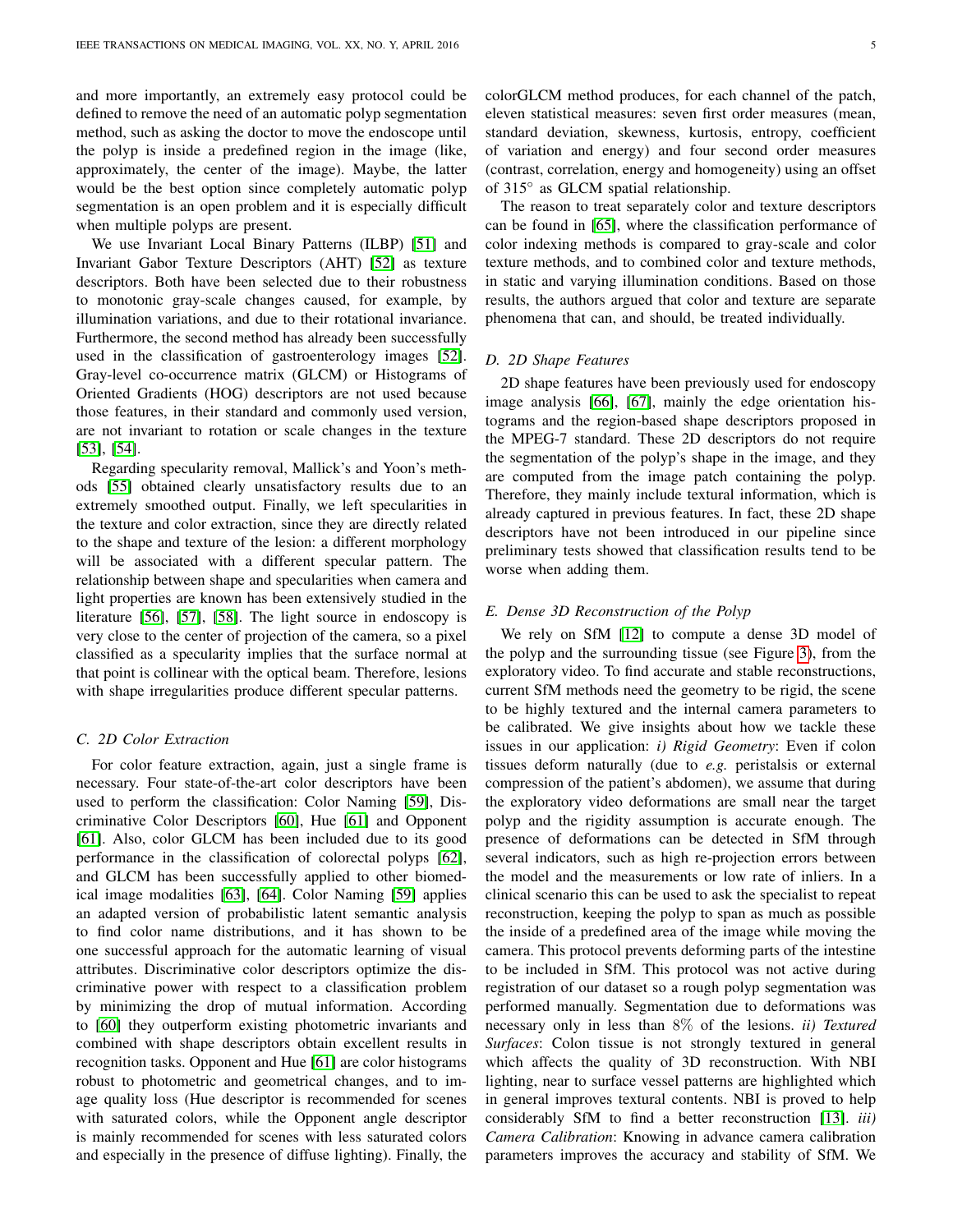model the colonoscope camera with the pin-hole camera model including distortion parameters (tangential and radial) as defined in [\[68\]](#page-12-10). The calibration procedure consists of showing the camera a checkerboard pattern from several positions and orientations [\[69\]](#page-12-11). The calibration parameters are obtained by registering the images and using iterative optimization [\[70\]](#page-12-12). The two models of colonoscope used in the paper were calibrated before the intervention using this procedure.

For SfM we use the PhotoScan software [\[34\]](#page-11-20), that automatically reconstructs a dense textured 3D mesh of the polyp from a collection of images. Figure [4](#page-5-0) shows the steps we propose to reconstruct a lesion with SfM: *1) Keyframe extraction.* we divide the exploratory video in N intervals and we extract a frame from each interval. We assume the endoscope continuously moves around the lesion showing different viewpoints. We select for each interval the frame with the least amount of motion blur. This is done by filtering the images using a  $7\times7$  Laplacian filter and selecting the frame with the highest variance of all pixels after filtering. *Specularity detection.* Specular areas saturate the image and change their position and shape on the surface when the camera moves. This produces undesirable artifacts in dense SfM methods. We segment the regions using a simple threshold  $\min(\mu + 2\sigma, 255)$ where  $\mu$  and  $\sigma$  are the mean and standard deviation of the image intensity and 255 is the maximum intensity level in the image. *3) Surface reconstruction.* We apply PhotoScan to the set of key-frames, where the specular regions and additional screen text were segmented out. As a result we obtain a textured surface that is decimated to around  $10^4$  faces using quadric edge collapse decimation [\[71\]](#page-12-13). The surface is cleaned to remove isolated pieces and we apply one round of Laplacian smoothing to reduce high frequency deformations caused by image noise and compression artifacts.

It is important to highlight that SfM reconstruction is up to scale and thus the original size of the lesion cannot be recovered.

#### *F. 3D Shape Features Extraction*

We characterize every polyp with a numerical fingerprint or signature, obtained from its reconstructed 3D structure. In this context, shape signatures need to be invariant to scale, rotation and translation of the polyp's 3D shape. This requirement is important as SfM gives an up-to-scale reconstruction of the surface and, when comparing two polyps, we do not need them to be registered. We propose two methods to describe a polyp's shape.

*1) Surface Signatures with Shape-DNA:* Thanks to dense SfM, we have a description of the polyp's 3D surface, using a triangular mesh. This allows one to compute surface magnitudes, such as normals or curvatures. In particular we use Shape-DNA [\[72\]](#page-12-14) features, based on the spectra of the Laplace-Beltrami [\[73\]](#page-12-15) operator on a surface. Shape-DNA is invariant to scale, rotation and translation and it can easily be computed from triangulated meshes.

*2) 3D Cloud Signatures with Kernel-PCA:* In some cases, mainly due to the lack of texture, SfM gives a reconstruction with a poor mesh resolution. In those cases Shape-DNA might



<span id="page-5-0"></span>Fig. 4. Steps required for 3D reconstruction using SfM. The first row shows all frames in the exploratory video divided in several intervals. Inside each interval we highlight in blue the selected keyframe which corresponds to the sharpest frame in the interval.

not be accurate enough. We use a signature that describes the shape of a cloud of 3D points, without relying on a mesh triangulation. Recent studies have proposed the so-called Kernel-PCA [\[74\]](#page-12-16) signature for the recognition of shapes using depth sensors [\[75\]](#page-12-17). Given a set of 3D points one computes the so-called kernel matrix, generally using a Gaussian kernel. Then the Kernel-PCA descriptor is composed of the L largest eigenvalues of the kernel matrix. Kernel-PCA eigenvalues are invariant to rotation and translation. To gain scale invariance one has to normalize the eigenvalues by their average.

We concatenate both Shape-DNA and Kernel-PCA to create a single 3D shape descriptor that we use for classification. All features, together with their corresponding dimensionality, are displayed in Table [I.](#page-5-1)

|                   | <b>Descriptor</b>             | <b>Dimensionality</b> |
|-------------------|-------------------------------|-----------------------|
| <b>2D TEXTURE</b> | AHT (Invariant Gabor Texture) | 166                   |
|                   | Rotational Invariant LBP      | 256                   |
| 2D COLOR          | Color Naming                  | 16                    |
|                   | Discriminative Color          | 13                    |
|                   | Hue                           |                       |
|                   | Opponent                      |                       |
|                   | color GLCM                    | 33                    |
| 3D SHAPE          | Shape-DNA                     | 100                   |
|                   | Kernel-PCA                    | 100                   |
|                   |                               |                       |



<span id="page-5-1"></span>SUMMARY TABLE INCLUDING ALL FEATURE DESCRIPTORS AND THEIR CORRESPONDING DIMENSIONALITY.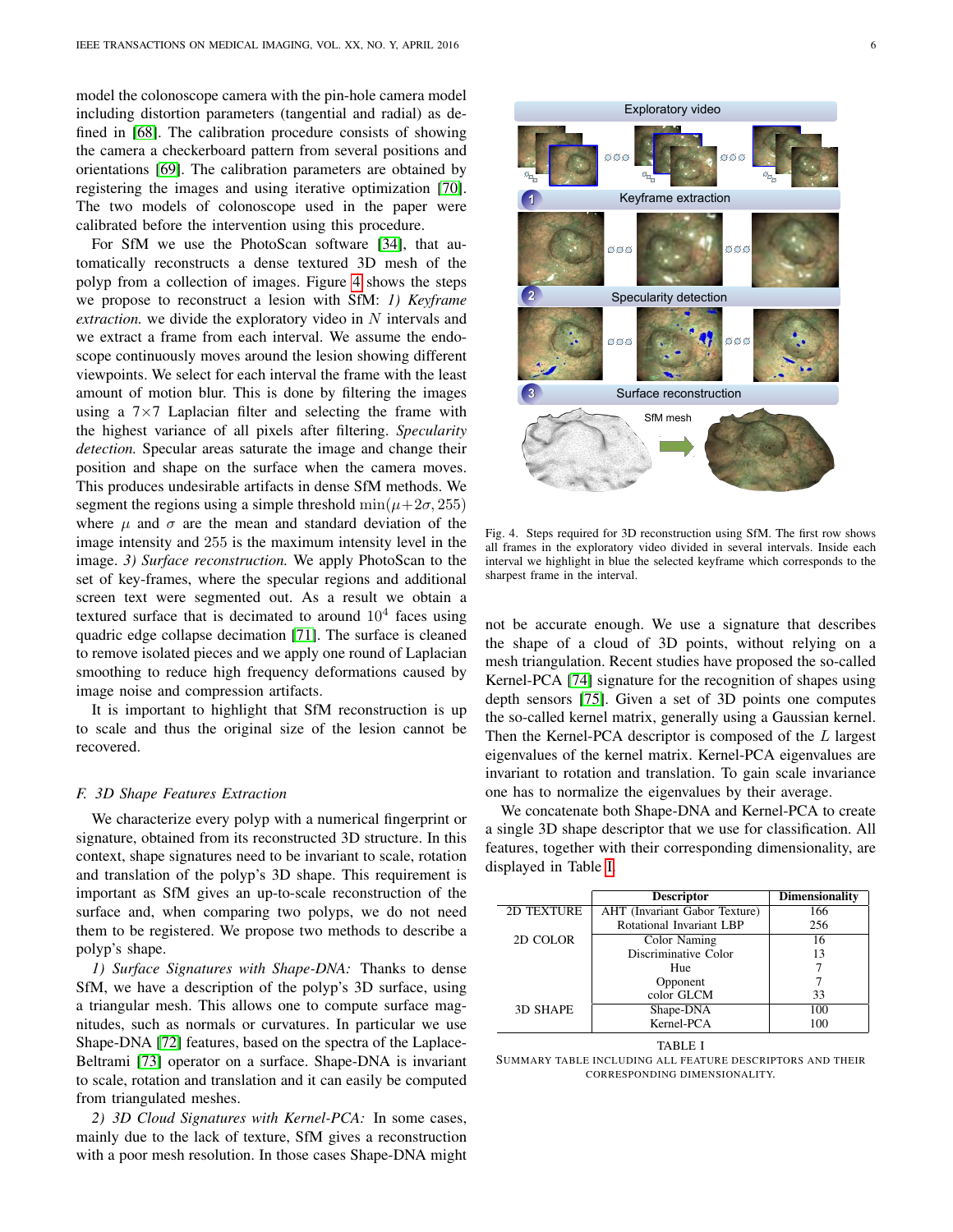## *G. Training/Testing using Ensemble Classifiers*

*1) Classifier Design:* In our research we take advantage from ECs, an active area of research in Machine Learning and Pattern Recognition but barely used in real-world clinical applications. Two different ECs have been used and compared in this paper: *i)* Random Forests (RF) [\[76\]](#page-12-18) and *ii)* Random Subspaces (RS) [\[77\]](#page-12-19).

We have chosen these two ECs because they are able to handle a very large number of input variables without overfitting (we have considered a large-scale version of RS [\[78\]](#page-12-20)), they are usually fast and easy to implement, and they produce highly accurate predictions. RF and RS are among the most accurate general-purpose learners available (ranked within the 5 best classifiers in recent comparisons [\[28\]](#page-11-14)). These two approaches have seldom been used in colonic polyp classification or virtual biopsy in gastroenterology [\[23\]](#page-11-9). We show in this paper that they are powerful tools that allow us to obtain superior classification performance than existing state-of-theart and human experts.

We have also included a classical SVM classification method in the experiments to have a standard comparative reference with EC's. We use linear kernel SVMs, L1 softmargin SVM classifier to find the separating hyperplane, 0.5 as regularization parameter and a one-vs-all strategy to perform the multiclassification.

*2) Validation Model:* The validation technique used in this paper has been Leave-One-Lesion-Out owing to our dataset's medium size. According to this validation technique, every model is trained using all data patterns but one, and is tested using the pattern that was previously isolated. However, since more than 80% of the lesions belong to completely different patients, we are implicitly applying a Leave-One-Patient-Out strategy. This is quite realistic in clinical practice as previous images of the patient are rarely used during examination [\[79\]](#page-12-21).

The final output of the whole system is, on the one hand, the class to which the tissue belongs and, on the other hand, the result of the 3D reconstruction from SfM.

Neither normalization nor dimensionality reduction were used during experimentation. On the one hand, a previous empirical study showed that the best results were consistently obtained by avoiding data normalization and dimensionality reduction (feature extraction using PCA) in both RF and RS. On the other hand, theoretical studies support this decision since, for instance, RF is invariant to monotonic transformations of individual features (RF is not sensitive to any dimension-wise normalization) and RS has been successfully applied to classification problems in which the number of features is much larger than the number of training objects, such as fMRI [\[28\]](#page-11-14) or gene expression data [\[80\]](#page-12-22). Both RF and RS present variability and usually they require several runs to improve stability. However in this paper we use a large number of individual ensembles (1000 in RF and 200 in RS). This drastically reduces the variability, with a standard deviation of the accuracy for 1000 trees of approximately 0.005. We thus only execute one run per method.

## V. EXPERIMENTAL RESULTS

<span id="page-6-0"></span>In this section we use the following common terminology. Every data source is composed of a type of 2D features  $(F)$ , a type of light over which the 2D features have been computed  $(L)$ , and the inclusion, or not, of 3D shape features  $(S)$ . Every data source is described according to the following protocol:  $[F, L, S]$ , where  $F \in \{C, T, CT\}$ ,  $L \in \{N, W, NW\}$ ,  $S \in \{0, 3D\}, C$  refers to 2D color features, T to 2D texture features, CT to the combination of color and texture features,  $N$  refers to the use of NBI,  $W$  refers to the use of WL, and NW refers to the use of both NBI and WL.

#### *A. Best Classifier System*

In the first set of experiments we compared 57 different models. Those 57 models were the result of testing all the combinations among the following parameters: 3 classifiers (RF, RS and SVM), and 19 data sources  $([C, W, \emptyset], [C, N, \emptyset], [C, NW, \emptyset], [T, W, \emptyset],$  $[T, N, \emptyset], [T, NW, \emptyset], [CT, W, \emptyset], [CT, N, \emptyset], [CT, NW, \emptyset],$  $[C, W, 3D], [C, N, 3D], [C, NW, 3D], [T, W, 3D], [T, N, 3D],$  $[T, NW, 3D], [CT, W, 3D], [CT, N, 3D], [CT, NW, 3D],$  $[\emptyset, \emptyset, 3D]$ .

To evaluate the performance of the different models 3 metrics per class were taken into account: Sensitivity (Sen), Specificity (Spe), and Accuracy (Acc). Sen refers to the true positive rate, measuring the proportion of actual positives which are correctly identified as such. Spe is the true negative rate and gives the proportion of negatives which are correctly identified as such. Acc is defined as the total number of true and false positives divided by the total number of cases examined (true positives, false positives, true negatives, and false negatives). These metrics are computed for each class independently.

Nine different performance metrics were used (Sen, Spe, and Acc for each one of the 3 classes under study). After that, every model was ranked with respect to each particular metric, and the median rank was computed. Different tradeoffs were studied in order to select the best model: average rank, median rank, penalization of the models with zero sensitivity in one class, consideration of the global percentage of correctly classified lesions only. Finally, a sensible criterion to select the best models was the median rank due to its robustness and demonstrated effectiveness in the task. The 15 best ranked models are shown in Table [II.](#page-7-0) In particular, the best model has been the one using RS or SVM considering WL, 3D shape, color and textural features. The final confusion matrices can be seen in Table [III](#page-7-1) and the average Sen, Spe, and Acc scores across the three different classes are shown in Table [IV.](#page-6-1)

|       | Our's  | <b>TBE2012</b> | <b>BVM2010</b> | BoW+SPM | <b>Human Expert</b> | Human Beginner |
|-------|--------|----------------|----------------|---------|---------------------|----------------|
| Acc.  | 82.46% | 77.20%         | 60.52%         | 67.54%  | 76.54%              | 72.22%         |
| Sen.  | 72.74% | 60.55%         | 34.64%         | 34.01%  | 64.98%              | 54.50%         |
| Spec. | 85.88% | 79.8%          | 66.61%         | 67.20%  | 81.35%              | 77.30%         |

TABLE IV

<span id="page-6-1"></span>AVERAGE ACCURACY, SENSITIVITY AND SPECIFICITY VALUES FOR OUR METHOD, TBE2012, BVM2010 AND BOW+SPM, AND HUMAN EXPERTS AND BEGINNERS IN THE 3-CLASS PROBLEM.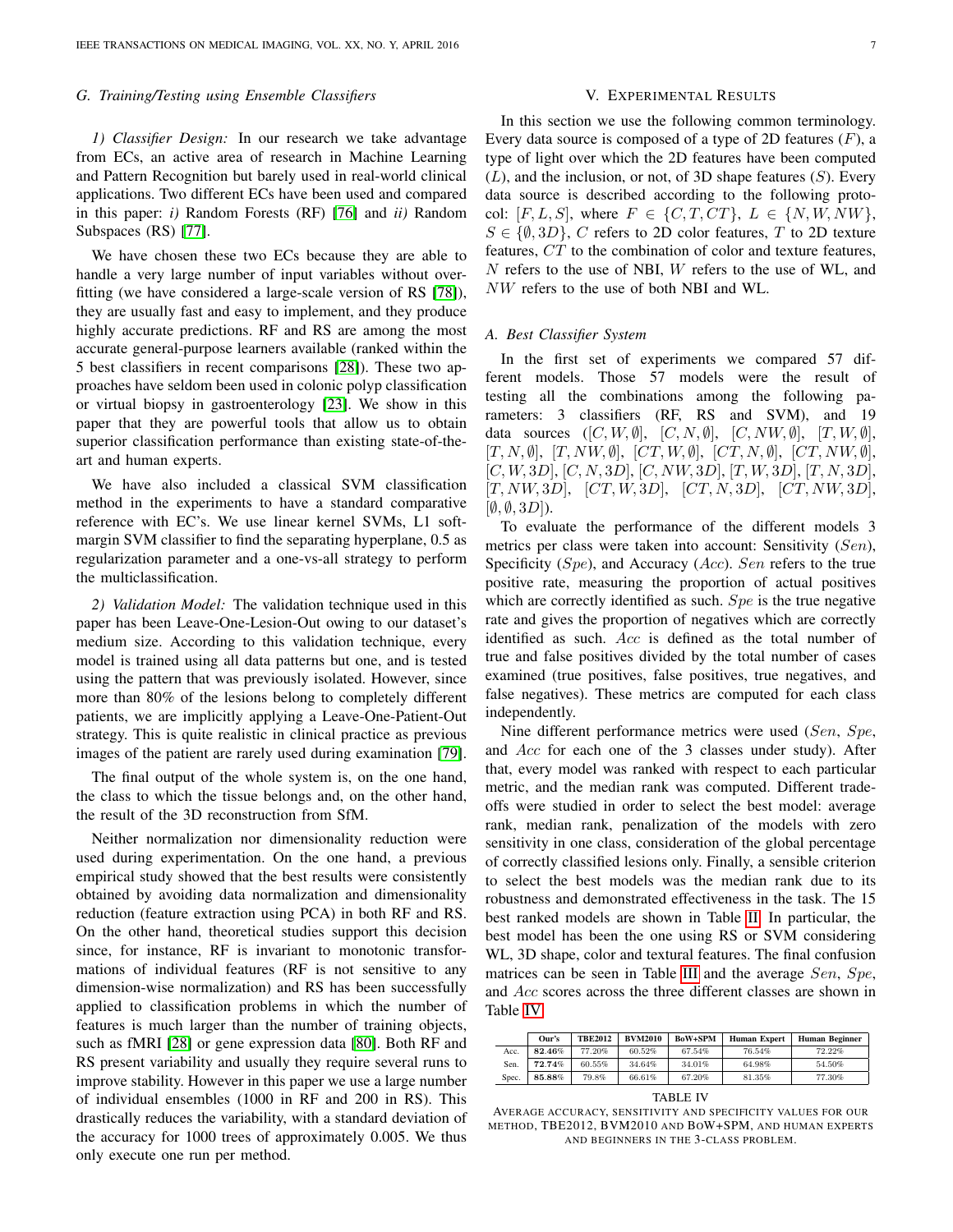| Median-Rank | Acc Hyp. | Acc Ser. | Acc Ade. | $Sen$ Hyp. | Sen Ser. | Sen Ade. | $Spe$ Hyp. | Spe Ser. | Spe Ade. | Data Source           | classifier |
|-------------|----------|----------|----------|------------|----------|----------|------------|----------|----------|-----------------------|------------|
| 3           | 0.84     | 0.87     | 0.76     | 0.86       | 0.60     | 0.73     | 0.84       | 0.93     | 0.81     | [CT,W,3D]             | RS         |
| 3           | 0.84     | 0.87     | 0.76     | 0.86       | 0.60     | 0.73     | 0.84       | 0.93     | 0.81     | [CT,W,3D]             | <b>SVM</b> |
| 4           | 0.89     | 0.80     | 0.70     | 0.81       | 0.07     | 0.87     | 0.93       | 0.98     | 0.50     | $[CT, NW, \emptyset]$ | RF         |
| 5           | 0.88     | 0.82     | 0.70     | 0.81       | 0.13     | 0.85     | 0.91       | 0.98     | 0.53     | [C, N, 3D]            | RF         |
| $\tau$      | 0.89     | 0.80     | 0.70     | 0.76       | 0.13     | 0.87     | 0.94       | 0.97     | 0.50     | $[CT, N, \emptyset]$  | RF         |
| 8           | 0.89     | 0.80     | 0.70     | 0.86       | 0.13     | 0.82     | 0.91       | 0.97     | 0.55     | $[C, N, \emptyset]$   | RF         |
| 10          | 0.89     | 0.78     | 0.72     | 0.81       | 0.27     | 0.80     | 0.93       | 0.90     | 0.64     | $[CT, NW, \emptyset]$ | <b>RS</b>  |
| 11          | 0.88     | 0.78     | 0.66     | 0.81       | 0.07     | 0.80     | 0.91       | 0.95     | 0.50     | [CT,W,3D]             | RF         |
| 11          | 0.87     | 0.79     | 0.71     | 0.76       | 0.47     | 0.72     | 0.91       | 0.87     | 0.69     | $[CT, N, \emptyset]$  | RS         |
| 11          | 0.87     | 0.78     | 0.70     | 0.76       | 0.47     | 0.70     | 0.91       | 0.85     | 0.69     | $[CT, N, \emptyset]$  | <b>SVM</b> |
| 13          | 0.87     | 0.79     | 0.66     | 0.76       | 0.00     | 0.85     | 0.91       | 0.98     | 0.44     | [CT,N,3D]             | RF         |
| 13          | 0.83     | 0.85     | 0.76     | 0.76       | 0.60     | 0.75     | 0.85       | 0.92     | 0.78     | $[CT,W,\emptyset]$    | <b>RS</b>  |
| 13          | 0.83     | 0.84     | 0.75     | 0.76       | 0.53     | 0.75     | 0.85       | 0.92     | 0.75     | $[CT,W,\emptyset]$    | <b>SVM</b> |
| 13          | 0.88     | 0.78     | 0.71     | 0.76       | 0.27     | 0.80     | 0.93       | 0.90     | 0.61     | $[CT, NW, \emptyset]$ | <b>SVM</b> |
| 15          | 0.87     | 0.79     | 0.66     | 0.71       | 0.13     | 0.83     | 0.93       | 0.95     | 0.47     | [C.NW.3D]             | RF         |

TABLE II

15 BEST MODELS. THE CONFUSION MATRIX OF THE BEST MODEL (FIRST ROW) IS DISPLAYED IN TABLE [III.](#page-7-1)

<span id="page-7-0"></span>

|      | Our's |      |      | <b>TBE2012</b> |      |      | <b>BVM2010</b> |      |      | <b>BoW+SPM</b> |          |                           |              | <b>Human Expert</b>             |           | <b>Human Beginner</b> |              |           |  |
|------|-------|------|------|----------------|------|------|----------------|------|------|----------------|----------|---------------------------|--------------|---------------------------------|-----------|-----------------------|--------------|-----------|--|
|      | Hyp.  | Ser. | Ade. | Hyp.           | Ser. | Ade. | Hvp.           | Ser. | Ade. | Hyp.           | Ser.     | Ade.                      | Hyp.         | Ser.                            | Ade.      | Hyp.                  | Ser.         | Ade.      |  |
| Hyp. | 18    |      |      | 1 <sub>A</sub> |      |      |                |      | 10   |                |          | 10                        | 14.2(2.6)    | $\overline{7}$<br>$1.3^{\circ}$ | 5.0(1.8)  | 11.0(2.6)             | 2.7(1.5)     | 7.3(3.8)  |  |
| Ser. |       |      |      |                |      | u    |                |      |      |                | $\theta$ |                           | 1.2(2.5)     | 9.5(2.1)                        | 4.2(1.5)  | 2.3(2.1)              | 6.7<br>(3.1) | 6.0(3.6)  |  |
| Ade. |       |      | 29   |                |      | 30   | ະຕ             |      | 21   |                |          | $\Omega$<br>$\frac{3}{2}$ | (2.4)<br>. 5 | 7.0(0.8)                        | 25.5(2.4) | (4.2)<br>3.3          | 10.0(5.2)    | 26.7(8.6) |  |

TABLE III

<span id="page-7-1"></span>

| ----------                                                                                                                |
|---------------------------------------------------------------------------------------------------------------------------|
| FROM LEFT TO RIGHT WE SHOW THE CONFUSION MATRICES FOR THE MODEL WITH THE BEST MEDIAN RANK ([CT,W,3D] WITH RS CLASSIFIER), |
| STATE-OF-THE-ART METHODS TBE2012, BVM2010 AND BOW+SPM, AND THE AVERAGE CONFUSION MATRICES FOR HUMAN EXPERTS AND           |
| BEGINNERS. WE USE BRACKETS FOR THE STANDARD DEVIATION OF EACH ELEMENT IN THE CONFUSION MATRIX FOR BOTH HUMAN EXPERTS AND  |
| BEGINNERS.                                                                                                                |

|              |        | Our's     |        | <b>TBE2012</b> |        | <b>BVM2010</b> |        | <b>BoW+SPM</b> | <b>Human Expert</b> |           | <b>Human Beginner</b> |           |  |
|--------------|--------|-----------|--------|----------------|--------|----------------|--------|----------------|---------------------|-----------|-----------------------|-----------|--|
|              | Resec. | No-Resec. | Resec. | No-Resec       | Resec. | No-Resec       | Resec. | No-Resec       | Resec.              | No-Resec  | Resec.                | No-Resec  |  |
| Resection    | 52     |           | 50     |                | 41     | 14             | 54     |                | 46.2(1.9)           | 8.7(1.9)  | 49.3(6.0)             | 5.7(6.0)  |  |
| No-Resection |        | 16        |        | 14             | ה ד    |                | 19     |                | 6.7<br>(2.6)        | 14.2(2.6) | 10.0(2.6)             | 11.0(2.6) |  |

TABLE V

<span id="page-7-3"></span>CONFUSION MATRICES FOR THE BINARY (RESECTION, NO RESECTION) CLASSIFICATION PROBLEM. BRACKETS DISPLAY STANDARD DEVIATIONS.

From our rankings we can state that the majority of the top ranking models includes NBI (10 out of 15 of the best results were obtained by  $NBI$  or  $NBI$  and  $WL$ ). Importantly, NBI performs effectively not only regarding the 2D features but also with respect to the 3D shape descriptors, since they are computed from frames recorded using NBI. Color and texture features, when used together, obtained the best results in 12 cases. Also, 11 out of the 15 best models are ensemble classifiers (in opposition to SVM, which is ranked only 4 times). Even if many of the best ranked models include 3D shape features (3 out the 5 best models), other methods without 3D shape also obtained high scores in our ranking.

The type of lesions which are more commonly misclassified are serrated adenomas (usually classified as adenomas). In all our experiments, on average, when using the leave-oneout strategy, each serrated adenoma was incorrectly classified 39.73% of the times, while for adenoma and hyperplastic it was 20.2% and 12.13%, respectively. In fact, 2 out of 15 serrated adenomas were consistently misclassified by all the 57 machine learning models tested.

The worst ranked models were the ones using only 3D

|         | RF                  | RS                  | <b>SVM</b>           |  |  |  |  |  |  |  |  |
|---------|---------------------|---------------------|----------------------|--|--|--|--|--|--|--|--|
| Avg Acc | 0.78(4.38, 0)       | $0.49(3.51, -0.88)$ | $0.29(2.63, -1.75)$  |  |  |  |  |  |  |  |  |
| Avg Sen | $1.44(6.31, -0.75)$ | $0.83(5.36, -2.34)$ | $-0.04(3.14, -4.56)$ |  |  |  |  |  |  |  |  |
| Avg Spe | $0.72(3.61, -0.38)$ | $0.45(2.62, -0.87)$ | $0.12(1.70, -1.79)$  |  |  |  |  |  |  |  |  |
|         |                     |                     |                      |  |  |  |  |  |  |  |  |

TABLE VI

<span id="page-7-2"></span>AVERAGE IMPROVEMENT PERCENTAGE OBTAINED WHEN INTRODUCING 3D FEATURES TO A MACHINE LEARNING MODEL EXCLUSIVELY BASED ON 2D FEATURES. THE MAXIMUM AND MINIMUM IMPROVEMENT FOUND IN OUR TESTS, RESPECTIVELY, ARE INCLUDED IN BRACKETS. ACCORDING TO THESE RESULTS, A SYSTEM INCLUDING 3D SHAPE FEATURES IS

BETTER ON AVERAGE THAN ONE PURELY BASED ON 2D DESCRIPTORS.

shape, which provides clear evidence that 3D shape features, by themselves, do not provide enough information to identify the different types of lesions. This supports the idea that virtual colonoscopy might not be adequate for polyp's classification. However, combining 3D and 2D features seems to be the best option. Table [VI](#page-7-2) shows the quantitative improvement obtained when using 3D features.

Also, due to its clinical importance (to assist the clinician to perform a polypectomy during a live colonoscopic procedure),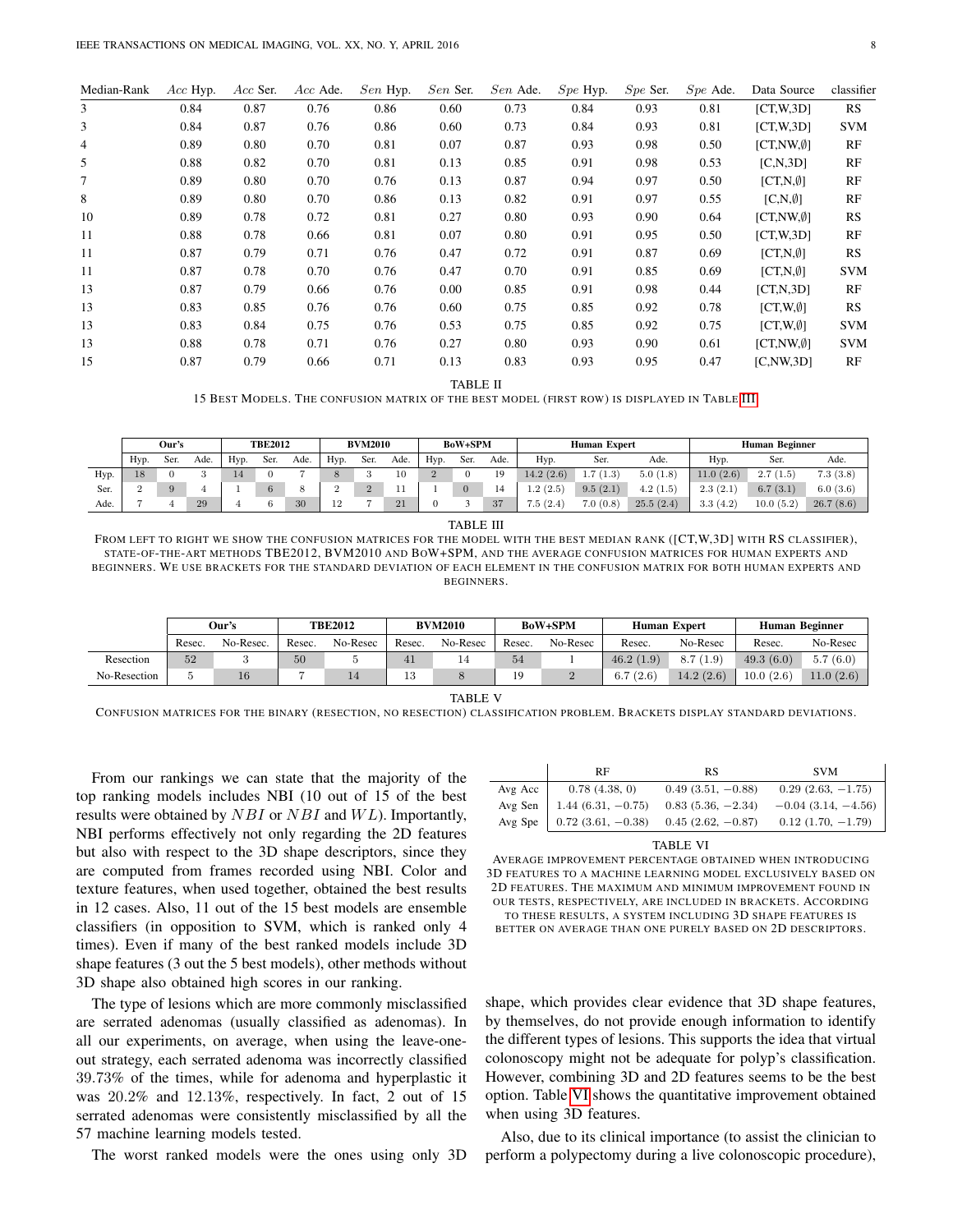|                             |                       |     |            | 2D color 2D texture SfM 3D feature Classification |
|-----------------------------|-----------------------|-----|------------|---------------------------------------------------|
|                             | extraction extraction |     | extraction |                                                   |
| Avg Time (sec)   8.97 13.83 |                       | -55 | 73         | 0.004                                             |
|                             |                       |     |            |                                                   |

<span id="page-8-0"></span>AVERAGE TIME REQUIRED BY EACH OF THE MAIN CONSTITUENT BLOCKS USING MATLAB R2012A CODE RUNNING ON AN INTEL(R) CORE(TM)2 EXTREME CPU Q6850 @ 3.00GHZ 8GB RAM.

we studied the binary classification between resection (serrated adenoma and adenoma) vs non-resection (hyperplastic). The results obtained by the best ranked method are shown in Table [V:](#page-7-3) it corresponds to RF considering NBI, color, 3D shape and textural features.

The quality of the input video has an impact in the final result. Issues like the non-rigidity of the scene, the absence of enough viewpoints of the polyp, or the existence of selfocclusions due to the location of the polyp within the walls of the intestines, could have a negative impact in the SfM algorithm, reducing the quality of the 3D reconstruction. Also, motion blur, due to a very fast movement with the colonoscope, can complicate the selection of a suitable frame to perform the color and feature extraction, or the presence of different substances (e.g. blood, feces) can hinder the correct visualization of the lesion. However, all these drawbacks are alleviated by the fact that the results exclusively using 2D features are reasonably good (9 out of the 15 best results where achieved by models without 3D). On the other hand, the problems associated with SfM can be solved very quickly by recording a new exploratory video, which takes about 30 seconds: if the 3D reconstruction is not satisfactory, it would be enough to record the lesion again from different viewpoints but moving a little more slowly the endoscope.

The importance of the exploratory video also relies on the fact that two of its frames will be used to perform texture and color extraction, one using WL and another using NBI. According to preliminary experiments using five different frames from the same video (all of them in a range of  $\pm 2$  seconds with respect to the central frame, the one actually used in the experiments included in the paper), the standard deviation of the average accuracy was 2.87%, the standard deviation of the average sensitivity was 5.10%, and the standard deviation of the average specificity was 2.63%. Therefore, we can state that the system performance is not dramatically affected by the frame selected. Importantly, the only desirable requisite is to select frames where the polyp can be clearly perceived and without motion blur.

Table [VII](#page-8-0) provides some reference about the computational time of the proposed approach. One interesting conclusion that can be extracted from the aforementioned table is that, if necessary, one could remove the part related to the 3D shape characterization since without these descriptors the results are still competitive, as already explained, and it would permit to avoid the automation of several difficult steps (frames selection, segmentation, three-dimensional shape reconstruction, extraction of 3D shape descriptors, training/testing with patterns of higher dimension). The results of our experiments support the idea that 3D shape together with 2D features

provide overall the best results, but only 2D features could be good enough.

## *B. Comparison with Other Methods*

The comparison with other approaches has been extremely difficult for several reasons. First, the vast majority of related research papers try to solve a different problem: polyp detection [\[40\]](#page-11-26), [\[44\]](#page-11-30), [\[41\]](#page-11-27), [\[81\]](#page-12-23) usually using CT colonography, or 2D tissue classification using magnification and/or chromoendoscopy [\[82\]](#page-12-24), [\[79\]](#page-12-21). Second, even if those methods would have solved the same problem, there is an almost absolute absence of publicly available codes.

We compare three recent methods focused on the classification of gastrointestinal lesions in colonoscopy: the Invariant Gabor Texture Descriptors using NBI and SVM as classifier introduced in TBE2012 [\[83\]](#page-12-25); the color GLCM using WL and k-NN as classifier that was the best performing method in BVM2010 [\[62\]](#page-12-4); and the combination of Bag of Words (BoW) descriptors with Spatial Pyramid matching (SPM), that were successfully used in gastroenterology in the past [\[38\]](#page-11-24), [\[84\]](#page-12-26), [\[85\]](#page-12-27), concatenated with our texture and color descriptors using SVM as classifier. BoW histograms are obtained from SIFT features computed from a regular grid inside the polyp's ROI, resized to fit in a reference image of  $500 \times 500$  pixels. This accounts for differences in size, for each polyp's ROI. The GLCM used in [\[62\]](#page-12-4) consists of windows of  $32\times32$ pixels, 4 angles $\times$ 3 channels $\times$ 6 features (energy, correlation, IDM, entropy, cluster shade, cluster prominence leading). The results obtained by these two methods are displayed in Tables [III](#page-7-1) and [IV.](#page-6-1) In both cases, our novel approach outperforms the results obtained so far, especially the ones achieved by BVM2010. The same behaviour is seen in the binary classification problem, as seen in Table [V.](#page-7-3) The very bad results obtained by BoW+SPM can be explained by the curse of dimensionality since we have a training set of 76 lesions but the dimensionality of the problem has been dramatically increased up to almost 9000 dimensions.

#### *C. Comparison with Human Experts*

We also wanted to compare the performance of our approach with the diagnostic efficacy of two kinds of clinician knowledge: Beginner and Expert. We consider a human operator to be a beginner when their experience performing colonoscopies is equal or less than 4 years. In turn, a human operator belongs to the expert category when he/she has been performing colonoscopies during, at least, the last 8 years. Within the expert category, the range of years of experience goes from 8 to 40. The comparison between the average and standard deviation of the confusion matrices of expert and beginner human operators can be seen in Table [III](#page-7-1) and the average performance is shown in Table [IV.](#page-6-1) The confusion tables, including average and standard deviations are shown in Table [V.](#page-7-3) Human experts are in general more accurate and their metrics are higher by an average of 9% comparing to human beginners.

In terms of agreement between the different human operators and the best machine learning approach, just in 2 cases all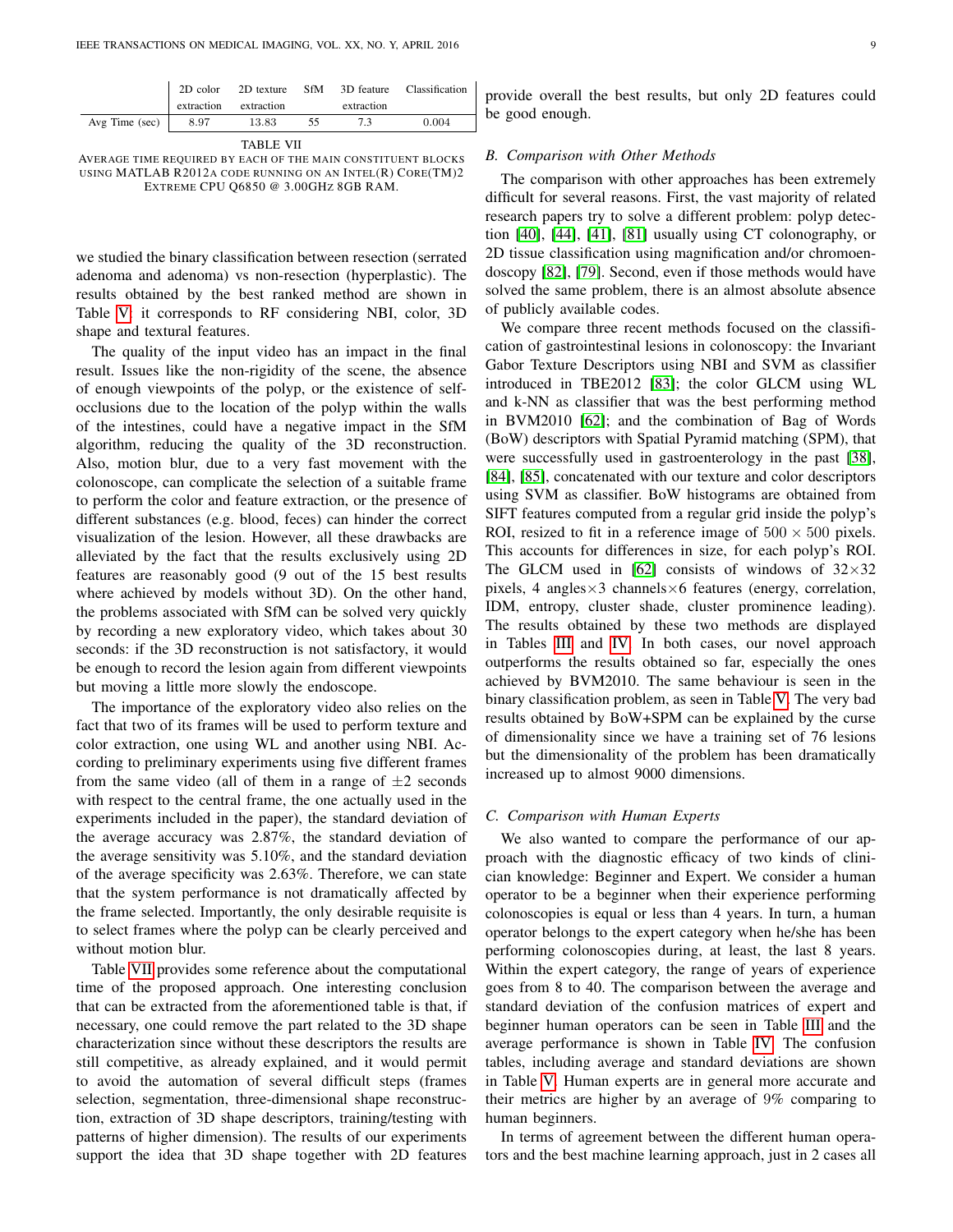

Fig. 5. Lesions wrongly classified by all humans and the best model.

<span id="page-9-1"></span>

<span id="page-9-2"></span>Fig. 6. Lesions wrongly classified by all humans.

human operators and the best machine learning model failed in the classification (Figure [5\)](#page-9-1). The number of lesions wrongly classified by all the evaluators (even if not all of them agreed in the same diagnosis) was 3 (Figure [6\)](#page-9-2). The lesions correctly classified by all humans and the best machine learning model, the ones wrongly classified by the best model and correctly classified by all humans, and the lesions correctly classified by the best model and wrongly classified by all humans are displayed in Figures [7,](#page-9-3) [8](#page-9-4) and [9,](#page-9-5) respectively. The text included in the figures shows the lesion name ('H', 'A' and 'S' refer to hyperplastic, adenoma and serrated, respectively). We also provide in Table [VIII](#page-10-13) the number of human operators that wrongly classified each lesion, so it is possible to identify the lesions whose classification is harder.

We can conclude that our system is human-competitive: for every type of lesion, and every type of virtual biopsy problem (binary or multiclass), our system performs usually better than human operators (including experts). Our approach correctly classifies more serrated adenomas and adenomas, while keeping similar accuracy in terms of hyperplastic lesions.

### VI. CONCLUSIONS AND FUTURE WORK

<span id="page-9-0"></span>In this paper we have designed, implemented and tested a virtual biopsy method for gastrointestinal lesions, focused on the classification of colonoscopy videos in three clinically very



<span id="page-9-3"></span>Fig. 7. Lesions correctly classified by all humans and the best model.



<span id="page-9-4"></span>Fig. 8. Lesions wrongly classified by the best model and correctly classified by all humans.



Fig. 9. Lesions correctly classified by the best model and wrongly by all humans.

<span id="page-9-5"></span>relevant classes: adenoma, hyperplastic and serrated adenoma. Our method completely avoids changing the standard medical protocol, as well as using specific and costly material in the channel of the endoscope.

Our main research contributions in this work are:

- The proposal of a publicly available database (composed of videos, ground truth from both endoscopist image inspection and histology, and camera calibration) that makes possible the replication of our experiments and the comparison with other machine learning/computer vision algorithms.
- To study the possibility of classifying tissues correctly without using chromoendoscopy. In this case, we save time to the clinicians by avoiding the staining procedure using indigo carmine.
- To investigate if we are able to help clinicians in the virtual biopsy of hyperplastic, serrated adenoma and adenoma. Serrated adenomas are very difficult to classify, and we can save time again avoiding biopsy of hyperplastic tissues. To do so, we compare the performance of our machine learning classification system with the one of six clinicians: 3 beginner and 4 expert clinicians.
- To study if the introduction of shape features improves classification accuracy. In other words, to which extent shape information improves the classification ability of our approach.

Classification accuracy could be improved by means of the introduction of extra information like the position of the lesion (for instance, sessile serrated adenomas are usually located in the right colon, while hyperplastic polyps are mainly found in the left colon) or the lesion size. Although we do not use the scale in the classification task (and our performance is clearly better than state-of-the-art methods and human operators), the size of a polyp is usually considered an important cue for deciding if a polyp needs to be removed [\[86\]](#page-12-28), [\[87\]](#page-12-29), [\[88\]](#page-12-30). Furthermore, there are some references that diminish the importance of size in colorectal cancer diagnosis and highlight the malignant potential of small lesions [\[89\]](#page-12-31), [\[90\]](#page-12-32). Since the dataset is unbalanced, class weighting with SVM could be a potentially interesting candidate to avoid the bias towards the class which has the largest number of data instances.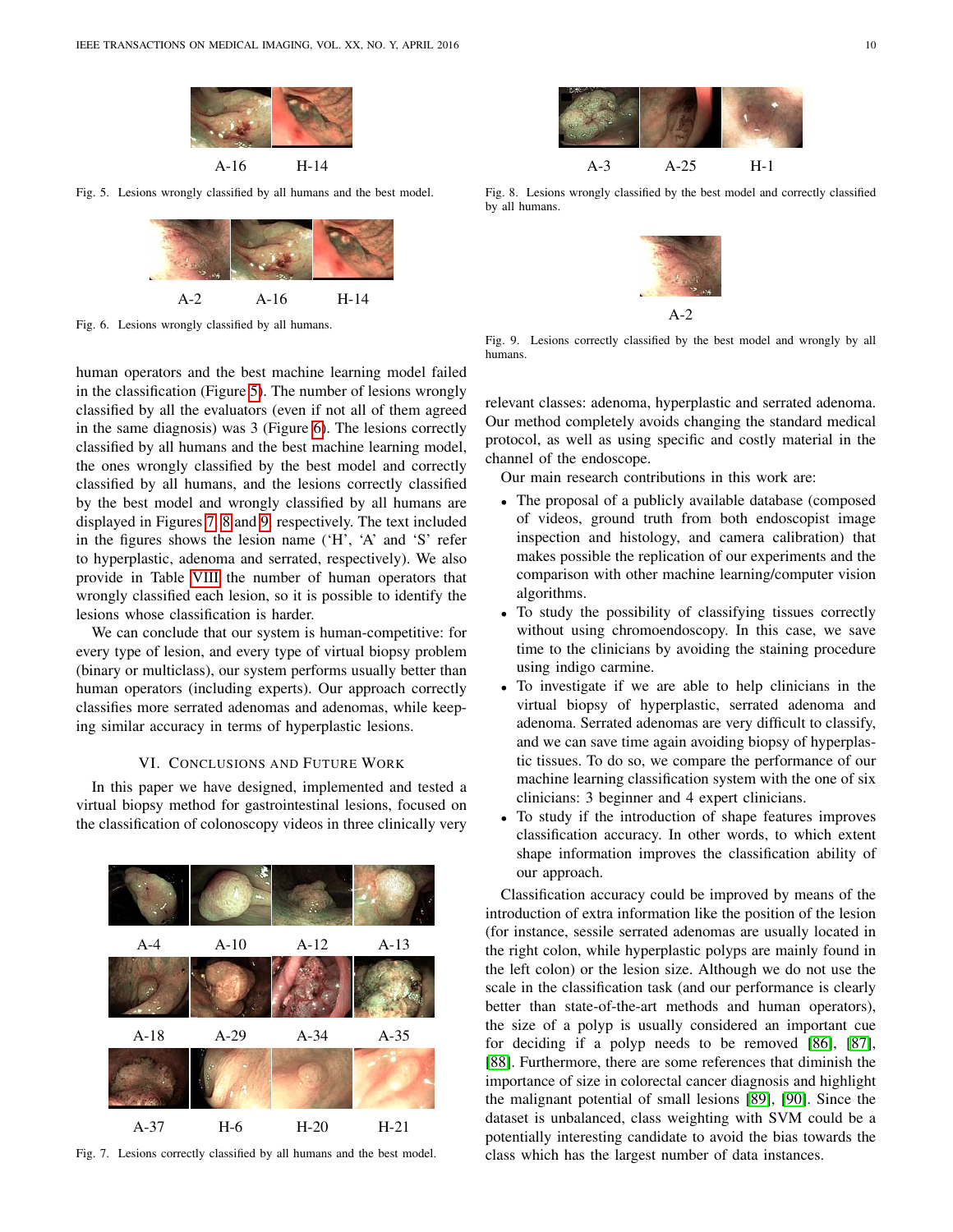| Lesion | $A-1$    | $A-2$  | $A-3$  | $A-4$         | $A-5$  | $A-6$    | $A-7$  | $A-8$  | $A-9$    | $A-10$ | $A-11$   | $A-12$   | $A-13$   | $A-14$ | $A-15$   | $A-16$ | $A-17$         | $A-18$ | $A-19$   | $A-20$ |
|--------|----------|--------|--------|---------------|--------|----------|--------|--------|----------|--------|----------|----------|----------|--------|----------|--------|----------------|--------|----------|--------|
| Fails  |          |        |        | $\theta$      |        |          |        | 6      |          |        |          |          | $\Omega$ |        |          |        | $\Omega$<br>▵  | 0      | -5       |        |
| Lesion | $A-21$   | $A-22$ | $A-23$ | $A-24$        | $A-25$ | $A-26$   | $A-27$ | $A-28$ | $A-29$   | $A-30$ | $A-31$   | $A-32$   | $A-33$   | $A-34$ | $A-35$   | $A-36$ | $A-37$         | $A-38$ | $A-39$   | $A-40$ |
| Fails  | $\Omega$ |        |        | 6             |        |          |        | 6      | $\Omega$ |        |          |          |          |        | $\Omega$ | $\sim$ | $\overline{0}$ | $\sim$ | $\Omega$ |        |
| Lesion | $H-1$    | $H-2$  | $H-3$  | $H-4$         | $H-5$  | $H-6$    | $H-7$  | $H-8$  | $H-9$    | $H-10$ | $H-11$   | $H-12$   | $H-13$   | $H-14$ | $H-15$   | $H-16$ | $H-17$         | $H-18$ | $H-19$   | $H-20$ |
| Fails  | $\Omega$ |        |        | $\Omega$<br>▵ |        | $\Omega$ |        | 6      | $\Omega$ |        | $\Omega$ | 3        | 6        |        |          |        |                | $\sim$ | $\Omega$ |        |
| Lesion | $H-21$   | $S-1$  | $S-2$  | $S-3$         | $S-4$  | $S-5$    | $S-6$  | $S-7$  | $S-8$    | $S-9$  | $S-10$   | $S-11$   | $S-12$   | $S-13$ | $S-14$   | $S-15$ |                |        |          |        |
| Fails  | $\Omega$ |        |        | $\sim$<br>-3  |        |          |        | 3      |          |        |          | $\Omega$ | 3        | $\sim$ | $\Omega$ | $\sim$ |                |        |          |        |

TABLE VIII

NUMBER OF HUMAN OPERATORS WHO WRONGLY CLASSIFY EACH LESION.

<span id="page-10-13"></span>A potential next step would be to validate the new concept proposed in this paper with a larger number of studied polyps, and to select in an automatic fashion the frames and ROIs to perform SfM and texture/color extraction. It would also be interesting to study the overall system performance when applying existing methods for specularity removal in colonoscopy videos [\[91\]](#page-12-33), [\[92\]](#page-12-34).

Our method, although providing very promising results, usually offers a better performance when using NBI (which is also employed to reconstruct the 3D shape of the polyp through SfM). This fact limits its use to Olympus environments. Even if in practice this is the most common scenario, a possible future work could be to study how to avoid this limitation and make our framework even more general and independent of a particular technology.

If the scale is needed, a simple solution consists on placing an object of known shape next to the polyp so that it is captured by the camera. There are tools that can be deployed with the colonoscope, such as the biopsy grip. However, this solution requires the doctors to introduce the grip every time a virtual biopsy is performed, which could affect timing. A different approach is taken in [\[93\]](#page-12-35), that proposes a method able to recover the missing scale from a sequence of images. This method is based on detecting the infocus breakpoint of the camera while the colonoscope slowly approaches the lesion. This requires a very accurate photometric calibration of the camera and a specific video sequence which cannot be used for reconstruction as it keeps the same view of the polyp from different distances. Using this solution would then imply to extend the exploratory video to perform the required motion.

Since a tool for 3D reconstruction and classification, as the one presented here, would be extremely useful for discussing, in real-time, the resection of an atypical polyp (for instance, concave-shaped and suspect of deep neoplastic invasion), the next step would be the optimization of the implementation. More sophisticated implementations, like general purpose GPU (GPGPU) programming, can be tested to speed-up the computation and allow real-time diagnosis.

Also, a tool like the one presented in this paper could be used for the automatic tracking of lateral margins when performing a mucosectomy, since the texture of the tissue to be resected is clearly different from the healthy one. Our 3D shape reconstruction process could also allow us to perform zoom on a particular region within the image (super-resolution). Finally, a very interesting experiment would consist in comparing the performance obtained by other virtual chromoendoscopy imaging modalities (like FICE from Fuji Corporation or i-Scan from Pentax Corporation).

#### VII. ACKNOWLEDGEMENTS

This work has been supported by the French National Research Agency through the Syseo Project (ANR-10-TECS-0005). Thanks to André Baetz, Cédric Duron, Camille Sautel and Félix Goutorbe for their generous collaboration in the evaluation of lesions. Thanks to Christine Chambon-Augoyard and Thierry Ponchon for sharing with us their collection of serrated adenomas. Thanks to YANSYS Médical for providing technical support to collect the operators' feedback.

## **REFERENCES**

- <span id="page-10-0"></span>[1] International Agency for Research in Cancer, World Health Organization, "GLOBOCAN 2012. Estimated cancer Incidence, Mortality, Prevalence and Disability-adjusted life years (DALYs) Worldwide in 2012," [http://globocan.iarc.fr/Pages/fact](http://globocan.iarc.fr/Pages/fact_sheets_population.aspx)\_sheets\_population.aspx, 2014.
- <span id="page-10-1"></span>[2] C. Stock and H. Brenner, "Utilization of lower gastrointestinal endoscopy and fecal occult blood test in 11 European countries: evidence from the Survey of Health, Aging and Retirement in Europe (SHARE)," *Endoscopy*, vol. 42, no. 7, pp. 546–556, 2010.
- <span id="page-10-2"></span>[3] A. Sonnenberg, S. L. Amorosi, M. J. Lacey, and D. A. Lieberman, "Patterns of endoscopy in the United States: analysis of data from the Centers for Medicare and Medicaid Services and the National Endoscopic Database," *Gastrointest. Endosc.*, vol. 67, no. 3, pp. 489– 496, 2008.
- <span id="page-10-3"></span>[4] N. Segnan, J. Patnick, and L. v. Karsa, *European guidelines for quality assurance in colorectal cancer screening and diagnosis*, 1st ed. Publications Office of the European Union Luxembourg, 2010.
- <span id="page-10-4"></span>[5] J. C. van Rijn, J. B. Reitsma, P. M. B. Jaap Stoker, S. J. van Deventer, and E. Dekker, "Polyp miss rate determined by tandem colonoscopy: a systematic review," *Am. J. Gastroenterol.*, vol. 101, no. 2, pp. 343 – 350, 2006.
- <span id="page-10-5"></span>[6] M. F. Kaminski, C. Hassan, R. Bisschops, J. Pohl, M. Pellise, E. Dekker, A. Ignjatovic-Wilson, A. Hoffman, G. Longcroft-Wheaton, D. Heresbach, J. M. Dumonceau, and J. E. East, "Advanced imaging for detection and differentiation of colorectal neoplasia: European Society of Gastrointestinal Endoscopy (ESGE) Guideline," *Endoscopy*, vol. 46, no. 5, pp. 435 – 449, 2014.
- <span id="page-10-6"></span>[7] P. in the Paris Workshop, "The Paris endoscopic classification of superficial neoplastic lesions: esophagus, stomach and colon," *Gastrointest. Endosc.*, vol. 58, no. 6, pp. S3–S43, 2003.
- <span id="page-10-7"></span>[8] S. Kudo, S. Tamura, T. Nakajima, H. Yamano, H. Kusaka, and H. Watanabe, "Diagnosis of colorectal tumorous lesions by magnifying endoscopy," *Gastrointest. Endosc.*, vol. 44, no. 1, pp. 8–14, 1996.
- <span id="page-10-8"></span>[9] A. Parra-Blanco, A. Jimenez, B. Rembacken, N. Gonzalez, D. Nicolas-Perez, A. Z. Gimeno-Garcia, M. Carrillo-Palau, T. Matsuda, and E. Quintero, "Validation of Fujinon intelligent chromoendoscopy with high definition endoscopes in colonoscopy," *World J. Gastroenterol.*, vol. 15, no. 42, pp. 5266–5273, 2009.
- <span id="page-10-9"></span>[10] S. Kodashima and M. Fujishiro, "Novel image-enhanced endoscopy with i-scan technology," *World J. Gastroenterol.*, vol. 16, no. 9, pp. 1043– 1049, 2010.
- <span id="page-10-10"></span>[11] R. Szeliski, *Computer Vision: Algorithms and Applications*. Springer, 2010.
- <span id="page-10-11"></span>[12] R. Hartley and A. Zisserman, *Multiple View Geometry in Computer Vision*. Cambridge University Press, 2003.
- <span id="page-10-12"></span>[13] P. F. Alcantarilla, A. Bartoli, F. Chadebecq, C. Tilmant, and V. Lepilliez, "Enhanced imaging colonoscopy facilitates dense motion-based 3D reconstruction," in *Procs. of the Annual International Conference of the IEEE Engineering in Medicine and Biology Society (EMBC)*, 2013, pp. 7346 – 7349.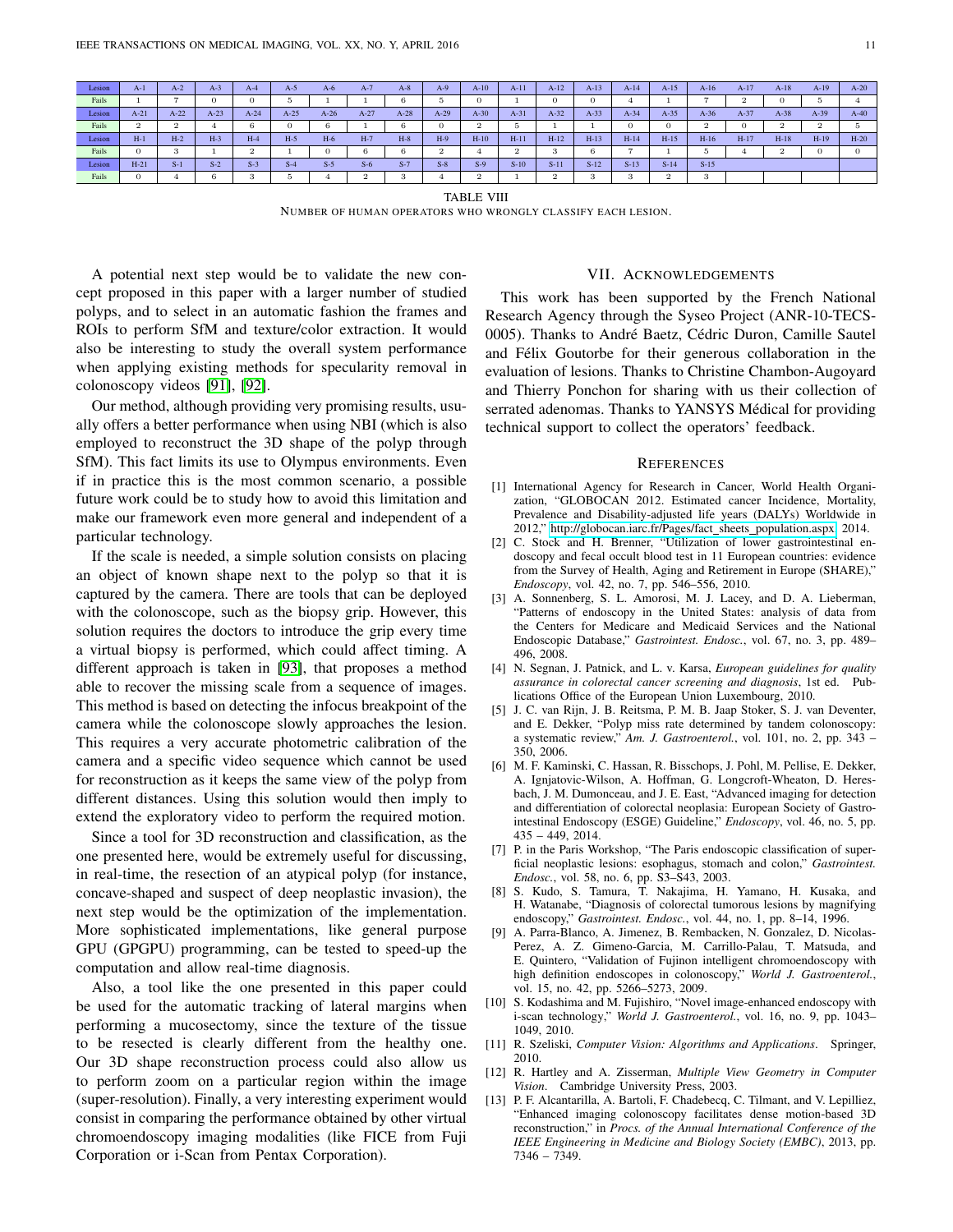- <span id="page-11-0"></span>[14] S. A. Gross and M. B. Wallace, "Hold on Picasso, narrow band imaging is here," *Am. J. Gastroenterol.*, vol. 101, no. 12, pp. 2717–2718, 2006.
- <span id="page-11-1"></span>[15] R. Pittayanon and R. Rerknimitr, "Role of digital chromoendoscopy and confocal laser endomicroscopy for gastric intestinal metaplasia and cancer surveillance," *World J. Gastrointest. Endosc.*, vol. 4, no. 10, pp. 472–478, 2012.
- <span id="page-11-2"></span>[16] A. Hoffman, F. Sar, M. Goetz, A. Tresch, J. Mudter, S. Biesterfeld, P. R. Galle, M. F. Neurath, and R. Kiesslich, "High definition colonoscopy combined with i-Scan is superior in the detection of colorectal neoplasias compared with standard video colonoscopy: a prospective randomized controlled trial." *Endoscopy*, vol. 42, no. 10, pp. 827–833, 2010.
- <span id="page-11-3"></span>[17] R. Lambert, S. E. Kudo, M. Vieth, J. I. Allen, H. Fujii, T. Fujii, H. Kashida, T. Matsuda, M. Mori, H. Saito, T. Shimoda, S. Tanaka, H. Watanabe, J. J. Sung, A. D. Feld, J. M. Inadomi, M. J. O'Brien, D. A. Lieberman, D. F. Ransohoff, R. M. Soetikno, A. Zauber, C. R. Teixeira, J. F. Rey, E. Jaramillo, C. A. Rubio, A. Van Gossum, M. Jung, J. R. Jass, and G. Triadafilopoulos, "Pragmatic classification of superficial neoplastic colorectal lesions," *Gastrointest. Endosc.*, vol. 70, no. 6, pp. 1182–1199, 2009.
- <span id="page-11-4"></span>[18] S. Hasegawa, K. Mitsuyama, H. Kawano, K. Arita, Y. Maeyama, Y. Akagi, Y. Watanabe, Y. Okabe, O. Tsuruta, and M. Sata, "Endoscopic discrimination of sessile serrated adenomas from other serrated lesions," *Oncol. Lett.*, vol. 2, no. 5, pp. 785–789, 2011.
- <span id="page-11-5"></span>[19] A. B. Farris, J. Misdraji, A. Srivastava, A. Muzikansky, V. Deshpande, G. Y. Lauwers, and M. Mino-Kenudson, "Sessile serrated adenoma: challenging discrimination from other serrated colonic polyps," *Am. J. Surg. Pathol.*, vol. 32, no. 1, pp. 30–35, 2008.
- <span id="page-11-6"></span>[20] J. Young, M. Jenkins, S. Parry, B. Young, D. Nancarrow, D. English, G. Giles, and J. Jass, "Serrated pathway colorectal cancer in the population: genetic consideration," *Gut*, vol. 56, no. 10, pp. 1453–1459, 2007.
- <span id="page-11-7"></span>[21] F. Bosman, *WHO classification of tumours of the digestive system*. International Agency for Research on Cancer Press, 2010.
- <span id="page-11-8"></span>[22] E. E. Torlakovic, J. D. Gomez, D. K. Driman, J. R. Parfitt, C. Wang, T. Benerjee, and D. C. Snover, "Sessile serrated adenoma (SSA) vs. traditional serrated adenoma (TSA)," *Am. J. Surg. Pathol.*, vol. 32, no. 1, pp. 21–29, 2008.
- <span id="page-11-9"></span>[23] M. Liedlgruber and A. Uhl, "Computer-aided decision support systems for endoscopy in the gastrointestinal tract: A review," *IEEE Rev. Biomed. Eng.*, vol. 4, pp. 73–88, 2011.
- <span id="page-11-10"></span>[24] K. Takai, T. Kin, H. Oyama, A. Iijima, M. Shojima, H. Nishido, and N. Saito, "The use of 3D computer graphics in the diagnosis and treatment of spinal vascular malformations," *J. Neurosurg. Spine*, vol. 15, no. 6, pp. 654–659, 2011.
- <span id="page-11-11"></span>[25] S. M. Friedewald, E. A. Rafferty, S. L. Rose, M. A. Durand, D. M. Plecha, J. S. Greenberg, M. K. Hayes, D. S. Copit, K. L. Carlson, T. M. Cink, L. D. Barke, L. N. Greer, D. P. Miller, and E. F. Conant, "Breast cancer screening using tomosynthesis in combination with digital mammography," *JAMA*, vol. 311, no. 24, pp. 2499–2507, 2014.
- <span id="page-11-12"></span>[26] N. Nanda, *Comprehensive Textbook of Echocardiography (Vols 1 & 2)*. Jaypee Brothers, Medical Publishers Pvt. Limited, 2013.
- <span id="page-11-13"></span>[27] L. I. Kuncheva, *Combining Pattern Classifiers: Methods and Algorithms*. Wiley, 2004.
- <span id="page-11-14"></span>[28] L. I. Kuncheva and J. J. Rodríguez, "Classifier ensembles for fMRI data analysis: an experiment," *Magnetic Resonance Imaging*, vol. 28, no. 4, pp. 583 – 593, 2010.
- <span id="page-11-15"></span>[29] E. L. Allwein, R. E. Schapire, and Y. Singer, "Reducing multiclass to binary: A unifying approach for margin classifiers," *J. Mach. Learn. Res.*, vol. 1, pp. 113–141, 2001.
- <span id="page-11-16"></span>[30] L. I. Kuncheva and C. J. Whitaker, "Measures of diversity in classifier ensembles and their relationship with the ensemble accuracy," *Mach. Learn.*, vol. 51, no. 2, pp. 181–207, 2003.
- <span id="page-11-17"></span>[31] L. I. Kuncheva, C. Whitaker, C. Shipp, and R. Duin, "Limits on the majority vote accuracy in classifier fusion," *Pattern Anal. Appl.*, vol. 6, no. 1, pp. 22–31, 2003.
- <span id="page-11-18"></span>[32] E. Bauer and R. Kohavi, "An empirical comparison of voting classification algorithms: Bagging, boosting, and variants," *Mach. Learn.*, vol. 36, no. 1-2, pp. 105–139, 1999.
- <span id="page-11-19"></span>[33] L. Breiman, "Bagging predictors," *Mach. Learn.*, vol. 24, no. 2, pp. 123–140, 1996.
- <span id="page-11-20"></span>[34] AgiSoft LLC, "PhotoScan," [http://www.agisoft.ru/products/photoscan,](http://www.agisoft.ru/products/photoscan) 2014.
- <span id="page-11-21"></span>[35] N. Snavely, "Bundler: Structure from motion for unordered image collections," [http://www.cs.cornell.edu/](http://www.cs.cornell.edu/~snavely/bundler/)∼snavely/bundler/, 2010.
- <span id="page-11-22"></span>[36] J. Shuttleworth, A. Todman, R. N. G. Naguib, B. Newman, and M. Bennett, "Colour texture analysis using co-occurrence matrices for classification of colon cancer images," in *Procs. of the IEEE Canadian*

*Conference on Electrical and Computer Engineering (CCECE)*, vol. 2, 2002, pp. 1134–1139.

- <span id="page-11-23"></span>[37] S. Mcdonagh, R. B. Fisher, and J. Rees, "Using 3D information for classification of non-melanoma skin lesions," in *Proc. Medical Image Understanding and Analysis*, 2008, pp. 164 – 168.
- <span id="page-11-24"></span>[38] S. Manivannan, R. Wang, E. Trucco, and A. Hood, "Automatic normalabnormal video frame classification for colonoscopy," in *Procs. of International Symposium Biomedical Imaging (ISBI)*, 2013, pp. 644– 647.
- <span id="page-11-25"></span>[39] M. Hafner, M. Liedlgruber, A. Uhl, A. Vcsei, and F. Wrba, "Delaunay triangulation-based pit density estimation for the classification of polyps in high-magnification chromo-colonoscopy," *Comput. Methods Programs Biomed.*, vol. 107, no. 3, pp. 565 – 581, 2012.
- <span id="page-11-26"></span>[40] J. Bernal, J. Sánchez, and F. Vilariño, "Towards automatic polyp detection with a polyp appearance model," *Pattern Recognition*, vol. 45, no. 9, pp. 3166 – 3182, 2012.
- <span id="page-11-27"></span>[41] S. Hwang, J. Oh, W. Tavanapong, J. Wong, and P. de Groen, "Polyp detection in colonoscopy video using elliptical shape feature," in *Procs. of IEEE International Conference on Image Processing (ICIP)*, vol. 2, 2007, pp. 465 – 468.
- <span id="page-11-28"></span>[42] J. Yao, J. Li, and R. M. Summers, "Employing topographical height map in colonic polyp measurement and false positive reduction," *Pattern Recognition*, vol. 42, no. 6, pp. 1029 – 1040, 2009.
- <span id="page-11-29"></span>[43] R. Shi, P. Schraedley-Desmond, S. Napel, E. W. Olcott, B. R. Jeffrey, J. Yee, M. E. Zalis, D. Margolis, D. S. Paik, A. J. Sherbondy, P. Sundaram, and C. F. Beaulieu, "CT Colonography: Influence of 3D Viewing and Polyp Candidate Features on Interpretation with Computer-aided Detection," *Radiology*, vol. 239, no. 3, pp. 768–776, 2006.
- <span id="page-11-30"></span>[44] T. A. Chowdhury, P. F. Whelan, and O. Ghita, "The use of 3D surface fitting for robust polyp detection and classification in CT colonography," *Comp. Med. Imag. and Graph.*, vol. 30, no. 8, pp. 427–436, 2006.
- <span id="page-11-31"></span>[45] K. Wehrmann and P. Fruhmorgen, "Evaluation of a new threedimensional magnetic imaging system for use during colonoscopy," *Endoscopy*, vol. 34, no. 11, pp. 905–908, 2002.
- <span id="page-11-32"></span>[46] V. Parot, D. Lim, G. Gonzalez, G. Traverso, N. S. Nishioka, B. J. Vakoc, and N. J. Durr, "Photometric stereo endoscopy," *J. Biomed. Opt.*, vol. 18, no. 7, p. 076017, 2013.
- <span id="page-11-33"></span>[47] K. Oka, T. Seki, T. Akatsu, T. Wakabayashi, K. Inui, and J. Yoshino, "Clinical study using novel endoscopic system for measuring size of gastrointestinal lesion," *World J. Gastroenterol.*, vol. 20, no. 14, pp. 4050–4058, 2014.
- <span id="page-11-34"></span>[48] A. N. Burnett-Hartman, M. N. Passarelli, S. V. Adams, M. P. Upton, L. C. Zhu, J. D. Potter, and P. A. Newcomb, "Differences in epidemiologic risk factors for colorectal adenomas and serrated polyps by lesion severity and anatomical site," *Am. J. Epidemiol.*, vol. 177, no. 7, pp. 625–637, 2013.
- <span id="page-11-35"></span>[49] K. J. Spring, Z. Z. Zhao, R. Karamatic, M. D. Walsh, V. L. Whitehall, T. Pike, L. A. Simms, J. Young, M. James, G. W. Montgomery, M. Appleyard, D. Hewett, K. Togashi, J. R. Jass, and B. A. Leggett, "High prevalence of sessile serrated adenomas with BRAF mutations: a prospective study of patients undergoing colonoscopy," *Gastroenterology*, vol. 131, no. 5, pp. 1400–1407, 2006.
- <span id="page-11-36"></span>[50] V. P. Bauer and H. T. Papaconstantinou, "Management of serrated adenomas and hyperplastic polyps," *Clin. Colon Rectal Surg.*, vol. 21, no. 4, pp. 273–279, 2008.
- <span id="page-11-37"></span>[51] R. Nava, G. Cristóbal, and B. Escalante-Ramírez, "Invariant texture analysis through local binary patterns," *CoRR*, vol. abs/1111.7271, 2011.
- <span id="page-11-38"></span>[52] F. Riaz, F. B. Silva, M. Dinis-Ribeiro, and M. T. Coimbra, "Invariant gabor texture descriptors for classification of gastroenterology images," *IEEE Trans. Biomed. Engineering*, vol. 59, no. 10, pp. 2893–2904, 2012.
- <span id="page-11-39"></span>[53] S. Stefanou and A. Argyros, "Efficient Scale and Rotation Invariant Object Detection Based on HOGs and Evolutionary Optimization Techniques," in *Advances in Visual Computing*, ser. LNCS. Springer, 2012, vol. 7431, pp. 220–229.
- <span id="page-11-40"></span>[54] F. Bianconi and A. Fernández, "Rotation invariant co-occurrence features based on digital circles and discrete Fourier transform," *Pattern Recogn. Lett.*, vol. 48, pp. 34 – 41, 2014.
- <span id="page-11-41"></span>[55] A. Artusi, F. Banterle, and D. Chetverikov, "A survey of specularity removal methods," *Computer Graphics Forum*, vol. 30, no. 8, pp. 2208– 2230, 2011.
- <span id="page-11-42"></span>[56] A. Blake and G. Brelstaff, "Geometry from specularities." in *Procs. of International Conference on Computer Vision (ICCV)*, 1988, pp. 394– 403.
- <span id="page-11-43"></span>[57] R. W. Fleming, A. Torralba, and E. H. Adelson, "Specular reflections and the perception of shape," *Journal of Vision*, vol. 4, no. 9, p. 10, 2004.